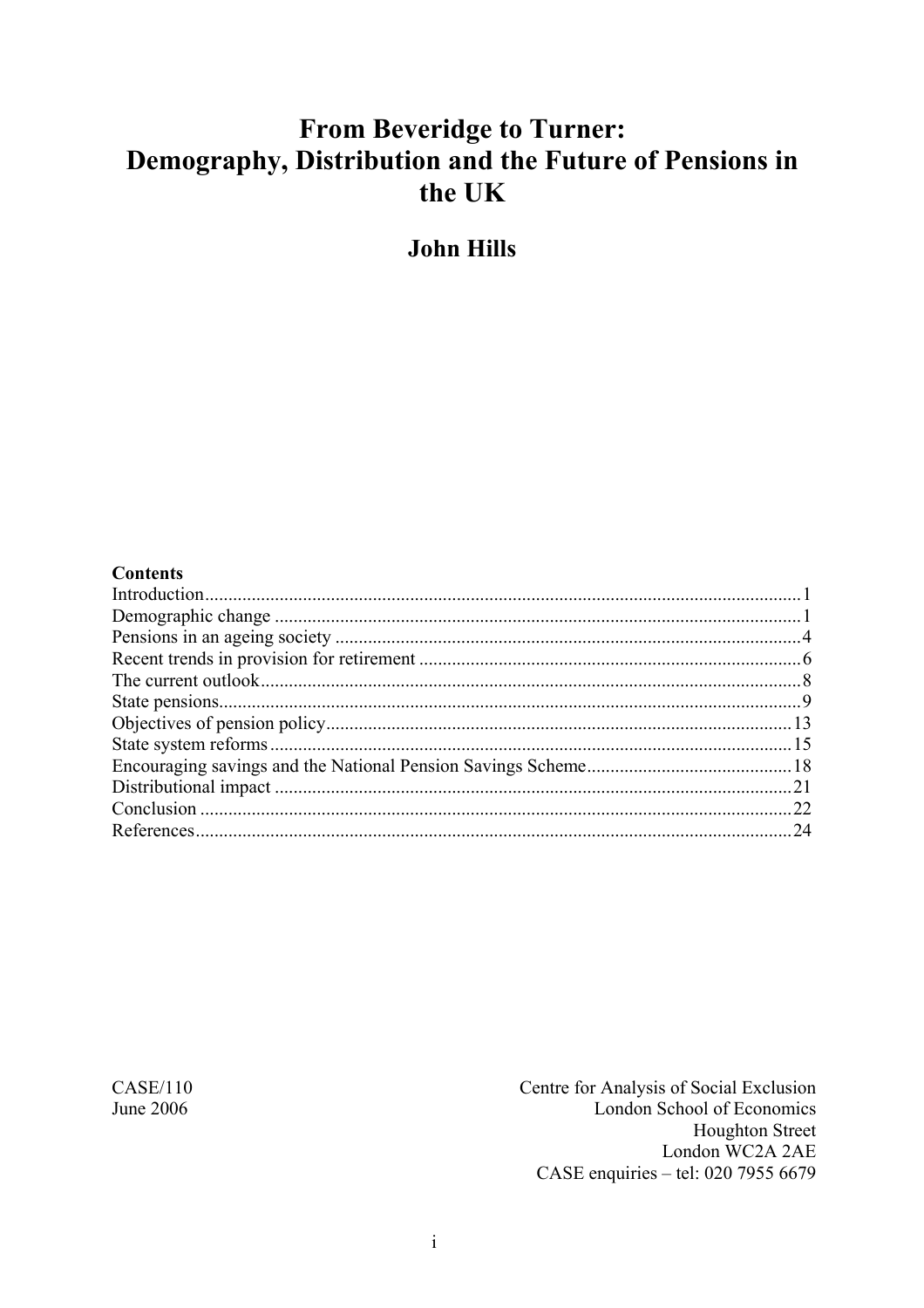#### **Centre for Analysis of Social Exclusion**

The ESRC Research Centre for Analysis of Social Exclusion (CASE) was established in October 1997 with funding from the Economic and Social Research Council. It is located within the Suntory and Toyota International Centres for Economics and Related Disciplines (STICERD) at the London School of Economics and Political Science, and benefits from support from STICERD. It is directed by Howard Glennerster, John Hills, Kathleen Kiernan, Julian Le Grand, Anne Power and Carol Propper.

Our Discussion Paper series is available free of charge. We also produce summaries of our research in CASEbriefs, and reports from various conferences and activities in CASEreports. To subscribe to the CASEpaper series, or for further information on the work of the Centre and our seminar series, please contact the Centre Manager, Jane Dickson, on:

| Telephone: | UK+20 7955 6679               |
|------------|-------------------------------|
| Fax:       | UK+20 7955 6951               |
| Email:     | $j$ .dickson@lse.ac.uk        |
| Web site:  | http://sticerd.lse.ac.uk/case |

#### © John Hills

All rights reserved. Short sections of text, not to exceed two paragraphs, may be quoted without explicit permission provided that full credit, including © notice, is given to the source.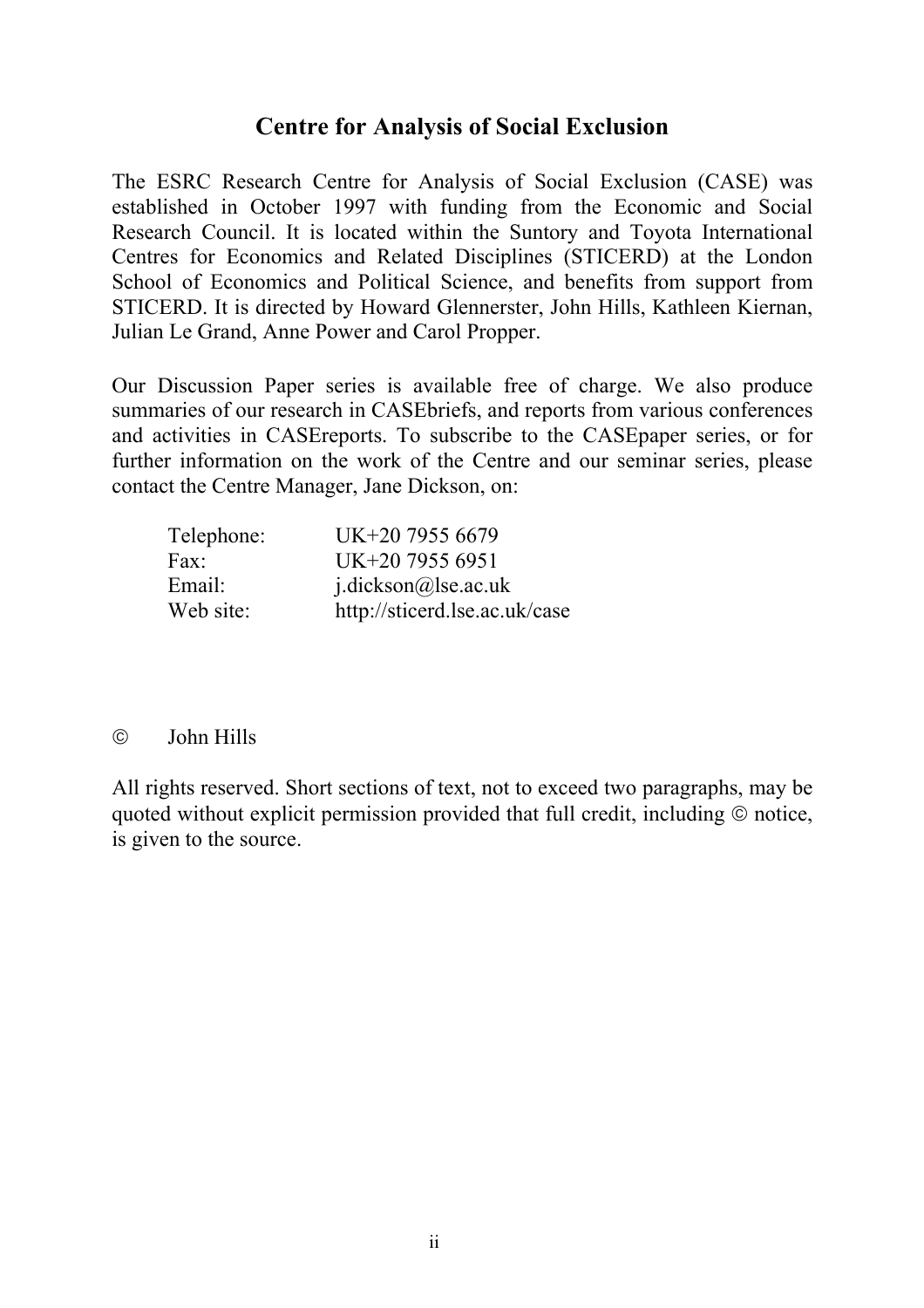## **Editorial Note**

John Hills is Professor of Social Policy and Director of the ESRC Centre for Analysis of Social Exclusion at the London School of Economics. He was a member of the Pensions Commission with Jeannie Drake and its chair, Adair Turner. This article is based on the Royal Statistical Society's 2005 Beveridge Lecture, which John Hills delivered on  $1<sup>st</sup>$  December 2005, the day after the Commission's main report was published. It draws heavily on the Commission's reports and therefore on the work and ideas of his fellow Commissioners and of its expert secretariat, to all of whom he is extremely grateful, as he is to the Economic and Social Research Council for funding. The Commission's reports and other material are available on its website at www.pensionscommission.org.uk.

## **Abstract**

This article outlines the recommendations of the UK Pensions Commission, and the data and analysis on which they were based, including projections of demographic change, trends in private pension saving, and evolution of the state pension system. The Commission concluded that without reform, structural problems with UK pensions would lead to increasingly inadequate and inequitable provision in 15-20 years time. It recommended reforms which would lead to a more generous, more universal and less means-tested state system than would otherwise evolve, and the establishment of a low cost National Pension Savings Scheme, into which employees without good employer provision would automatically be enrolled. The proposals, which have now largely been adopted by the UK government, imply eventual increases both in state spending on pensions as a share of national income and in State Pension Age, but accompanied by measures to facilitate later and more flexible retirement.

JEL number: H55

Key words: Demographic change; Pensions; Retirement incomes; Social security.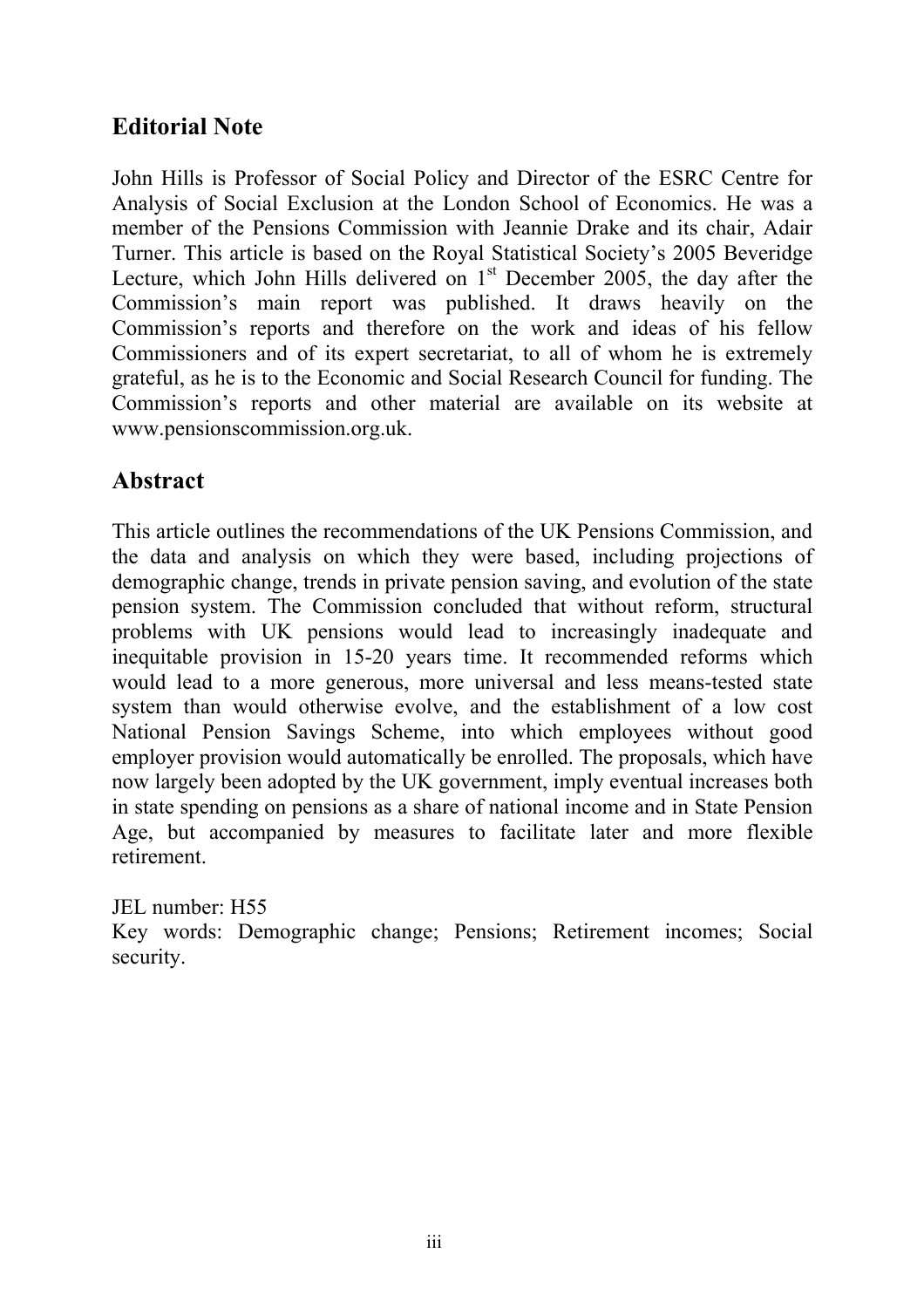## **Introduction**

The second report of the Pensions Commission (PC, 2005), of which the author was a member, was published two days before the sixty-third anniversary of the publication of Beveridge's great 1942 report, *Social Insurance and Allied Services*. The day after publication of that report, queues famously formed around HMSO's offices to get copies. There were no such queues the day after our report was published, although there had been more than half a million website hits on downloadable versions of its chapters on the day of publication.

This paper summarises the evidence and arguments behind the Commission's recommendations. A fundamental part of that evidence is the degree to which, in common with other European countries, the UK is an ageing society, with part of this driven not just by rising longevity, but also by rapidly increasing expectations of further longevity improvements in the future.

## **Demographic change**

Figure 1 shows successive Government Actuary's Department (GAD) principal projections of female (cohort) life expectancy at the age of 65. In the 2001 based projections, available to the Commission when we started work in early 2003, this was projected to rise slowly from a little over 20 years now to just over 21 years for women reaching 65 in 2050. In the most recent, 2004-based projections, the latter figure had risen by four years to nearly 26 years. For men reaching 65 in 2050, projected life expectancy is now 23.6 years, compared to only 19 years in the 2001-based projections. This view of the world for which we are planning pensions policy changed profoundly just while the Commission was sitting.

But, as such revisions illustrate, such projections are inherently highly uncertain. It is instructive to look at the projections Beveridge himself was using in his 1942 report, summarised in Table 1. These suggested that just thirty years ahead, the proportion of the population aged over State Pension Age (60 for women and 65 for men) would have risen from 12 per cent in 1941 to 21 per cent by 1971. In fact, it was only 16 per cent in 1971 and will not – on current projections – reach 21 per cent above what will be the unified SPA of 65 until 2026, before heading rapidly up to 23 per cent in 2031 and 25 per cent in 2050.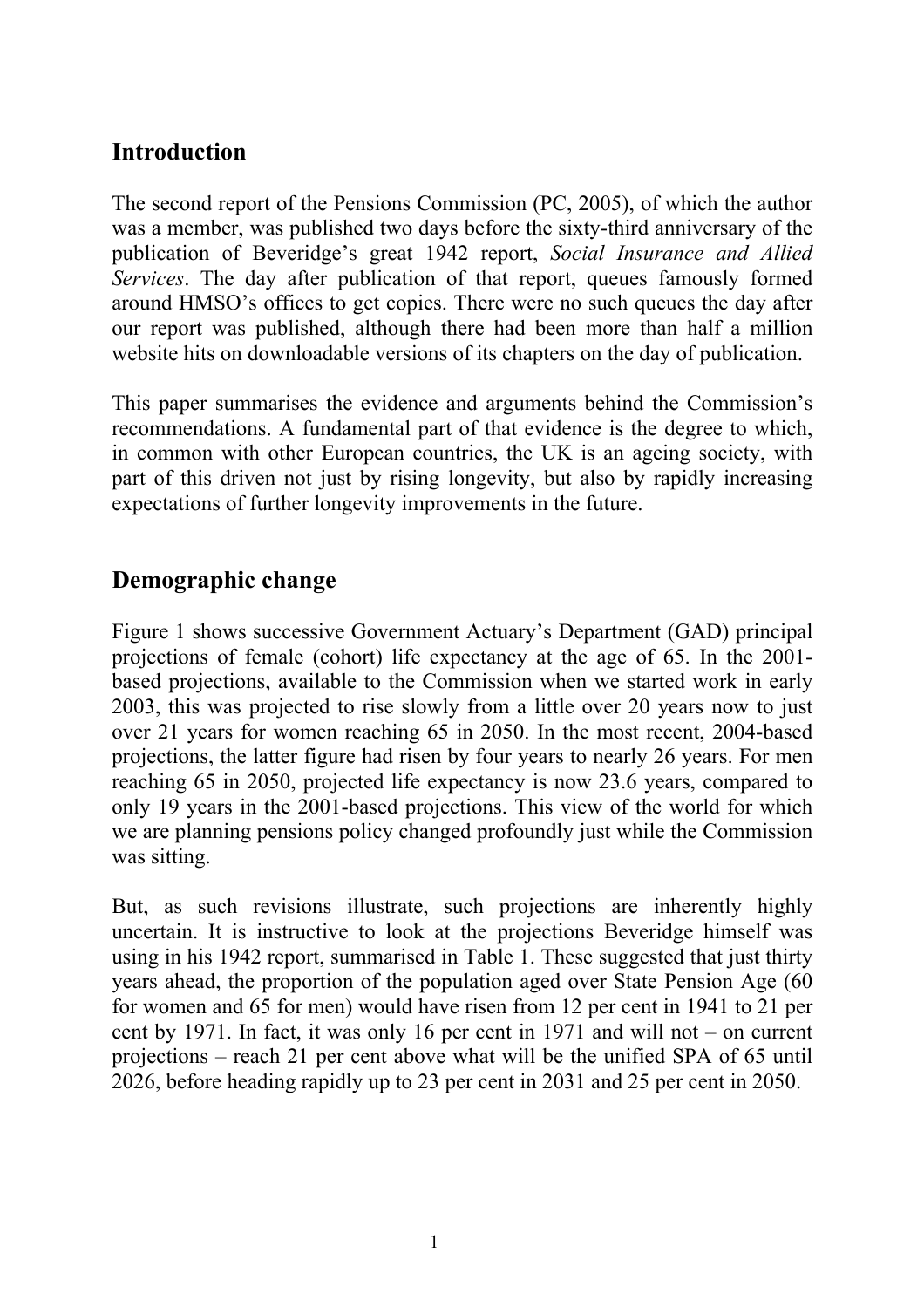**Figure 1: Women's cohort life expectancy at 65: Government Actuary's Department principal projections** 



*Source:* PC (2005), figure 1.38 (derived from GAD, 2005 and earlier equivalents).

|                             | <b>Beveridge Report</b><br>projections, 1942 (GB) |      | <b>Actual</b><br>(GB) | <b>GAD</b> principal<br>projections, 2005 (UK) |        |
|-----------------------------|---------------------------------------------------|------|-----------------------|------------------------------------------------|--------|
|                             | 1941                                              | 1971 | 1971                  | 2004                                           | 2031   |
| Under $15 \,$ $\frac{6}{6}$ | 20.6                                              | 16.5 | 23.9                  | 18.2                                           | 16.1   |
| 15-SPA $(%)$                | 67.5                                              | 62.6 | 59.7                  | 63.3                                           | 61.0   |
| SPA and over<br>$(\%)$      | 12.0                                              | 20.6 | 16.4                  | 18.5                                           | 22.9   |
| Old age support<br>ratio    | 5.6                                               | 3.0  | 3.6                   | $3.3*$                                         | $2.6*$ |

**Table 1: 1942 and 2005 projections of age structure** 

\*Using population over 16.

*Sources:* Beveridge (1942); Government Actuary's Department (2005) and earlier equivalent for 1971 actual population.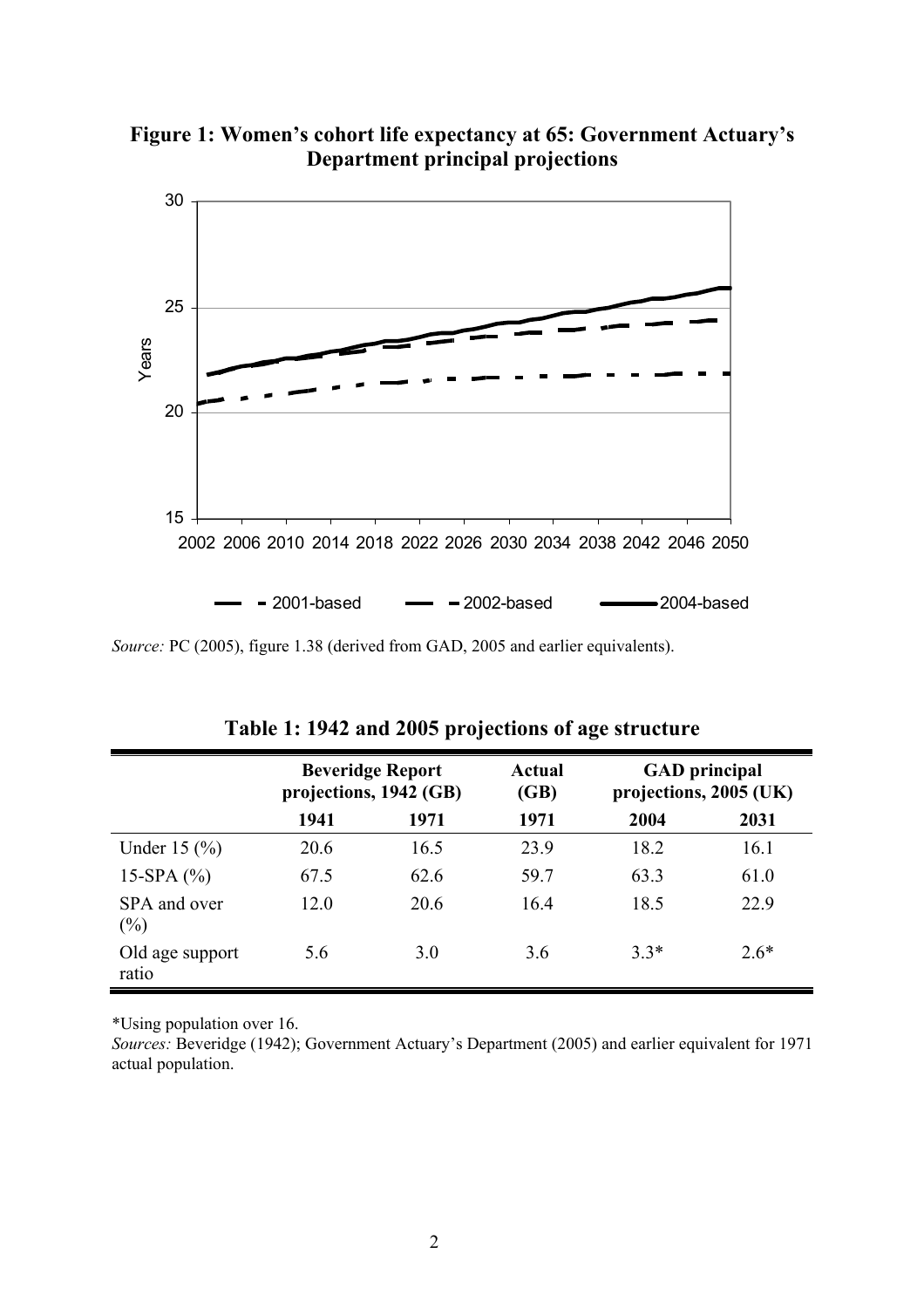Beveridge and the Government Actuary who advised him did not foresee the post-War baby boom. As well as increasing life expectancy, the second factor driving the increase in the proportion of the population over 65 is the unwinding of the impact of the baby boom. As Figure 2 illustrates, what we now expect to see over the next 25 years is a rapid catch-up to where the old age dependency ratio *would have been* without the baby boom (the dashed line), if fertility rates had remained at their level of the 1930s, rather than rising above them until the mid-1970s as they actually did (the solid line). Over the next twenty years we will get back to where Beveridge might have thought we would have got to, having had a period of what has been in some ways false security.



**Figure 2: Impact of the 1940s-1960s baby boom on the old age dependency ratio**

*Source:* PC (2005), figure Ex.1. Population aged over 65 as proportion of those aged 18-64 (England).

As well as the need to prepare for increasing longevity, a second implication of this is therefore to expect the unexpected, Future demographic structure is highly uncertain. Further life expectancy of 23.6 years for men reaching 65 in 2050 may indeed be the most reasonable projection we can make now, but some would still defend the logic of an effective "limit to life" which produced the projection of 19 years a few years ago. On the other hand, others would point out that even the new higher projection implies quite a rapid *slow-down* in the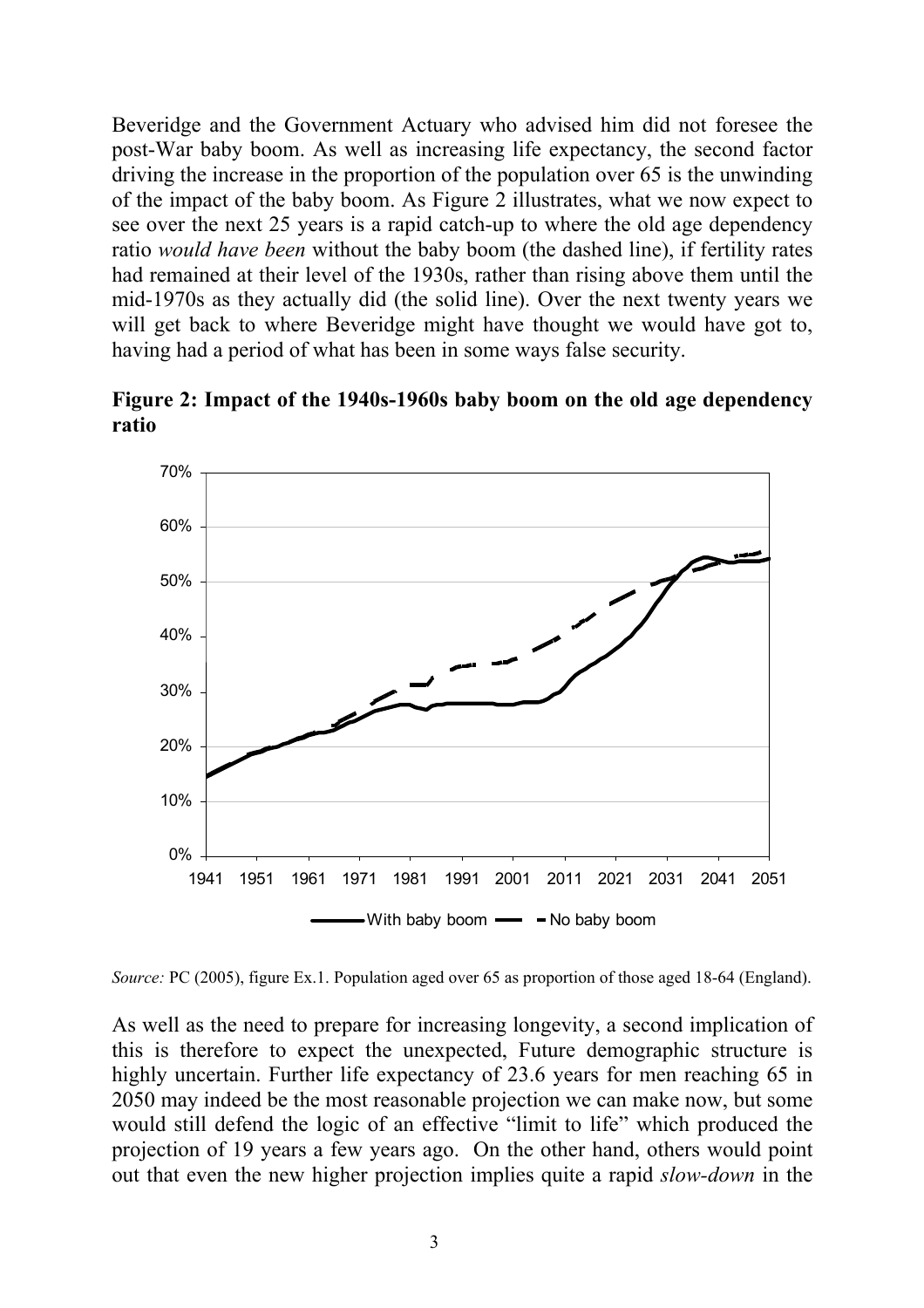rate of improvement of age-specific mortality which we have experienced for the last 25 years. If that trend in fact continued, male life expectancy at 65 could reach 29 years by 2050. Similarly, the Continuous Mortality Investigation of the actuarial profession has recently both increased its projections of life expectancy for *current* 65 year-olds, but also the range of uncertainty to 3.5 years around even this relatively short-term projection.<sup>1</sup>

We thus have to work with best projections, but recognising that they could be wrong. In setting policy it needs to become robust to such uncertainty – which is why as a Commission we would rather policy emerged around *principles*, such as that "state pension ages should gradually adjust to keep a fixed proportion of adult life in retirement" than to set definitive ages decades ahead that are not adapted as we move forwards into what is now a wide funnel of doubt.

## **Pensions in an ageing society**

But the best estimates *are* that longevity is increasing and that the proportion of the population over a given age is increasing. In the Commission's first report  $(PC, 2004)$  we said that this left us – and indeed any nation in this position – with four choices:

- $\triangleright$  Pensioners becoming poorer relative to the rest of the population;
- $\triangleright$  Later retirement;

 $\overline{a}$ 

- $\triangleright$  A greater amount of tax and/or National Insurance Contributions as a share of national income devoted to state pensions; or
- $\triangleright$  Greater savings for retirement.

We argued that we found the first option unattractive. So did those giving evidence to us, and those surveyed in research for the Commission (PC, 2005, appendices B and D). When a national deliberative polling session was held by the Department for Work and Pensions around the Commission's proposals in March 2006, at the end of the day's discussions only 12 per cent of the more than one thousand participants thought that relatively poorer pensioners would have to be part of the solution to the UK's pensions problems. By contrast, more than half thought that people would have to work longer, and 80 per cent or more that more taxes would have to be spent on pensions and that people would have to save more for their retirement (PC, 2006, figure 1). When asked how big a role the option of poorer pensioners should play in solving future pensions

<sup>1</sup> For more detailed discussion, see PC (2005), Appendix E, based on a lecture given by Adair Turner at the CASS Business School in April 2005.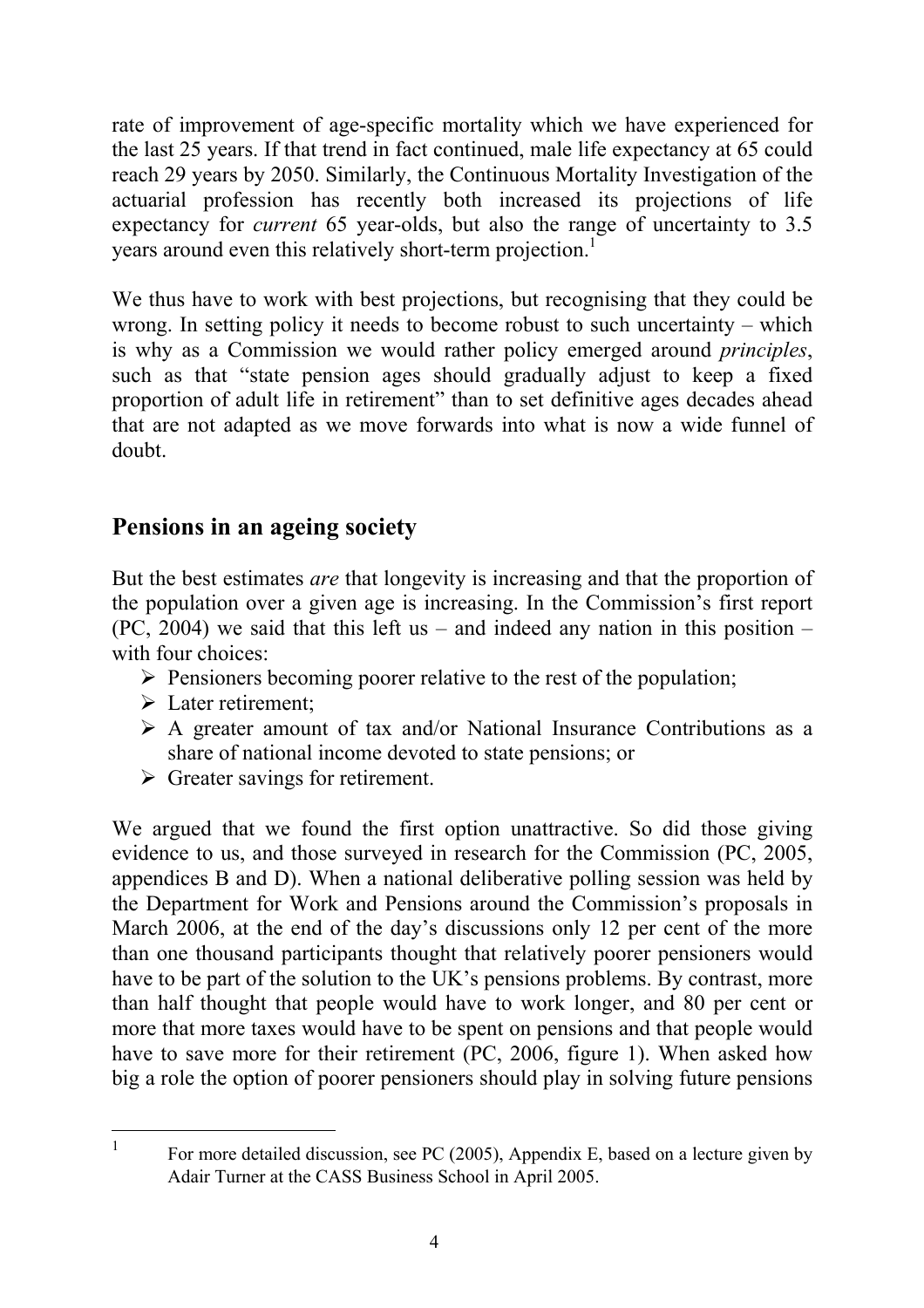problems, participants awarded an average of 0.3 points out of ten to it, as opposed to around three points for each of the other options.

As Figure 3 shows, pensioner poverty (in relative terms) rose sharply in the 1980s, but since then it has fallen, and one of the present Government's major achievements has been to continue this reduction. Pensioner poverty in 2004-05 at 19 per cent (before housing costs) is 8 percentage points lower than it would have been without the tax and benefit changes since 1997 (Sutherland, 2004).

#### **Figure 3: Pensioners in poverty, 1979 to 2004-05 (percentage with incomes below 60 per cent of population median income adjusted for family size)**



*Source:* Department for Work and Pensions (2006a).

 $\overline{a}$ 

As a Commission we took it as read that any reforms should be based on protecting the gains this government has made towards the aim spelt out by the Chancellor, Gordon Brown, at the 2002 Labour Party Conference of "ending pensioner poverty in our country". We therefore assumed that the minimum income for pensioners set by what is now called the "Guarantee Credit" should not lose value relative to contemporary living standards.2 Future public

<sup>2</sup> This principle has now been affirmed as part of government policy in the White Paper responding to the Commission's proposals (DWP, 2006b).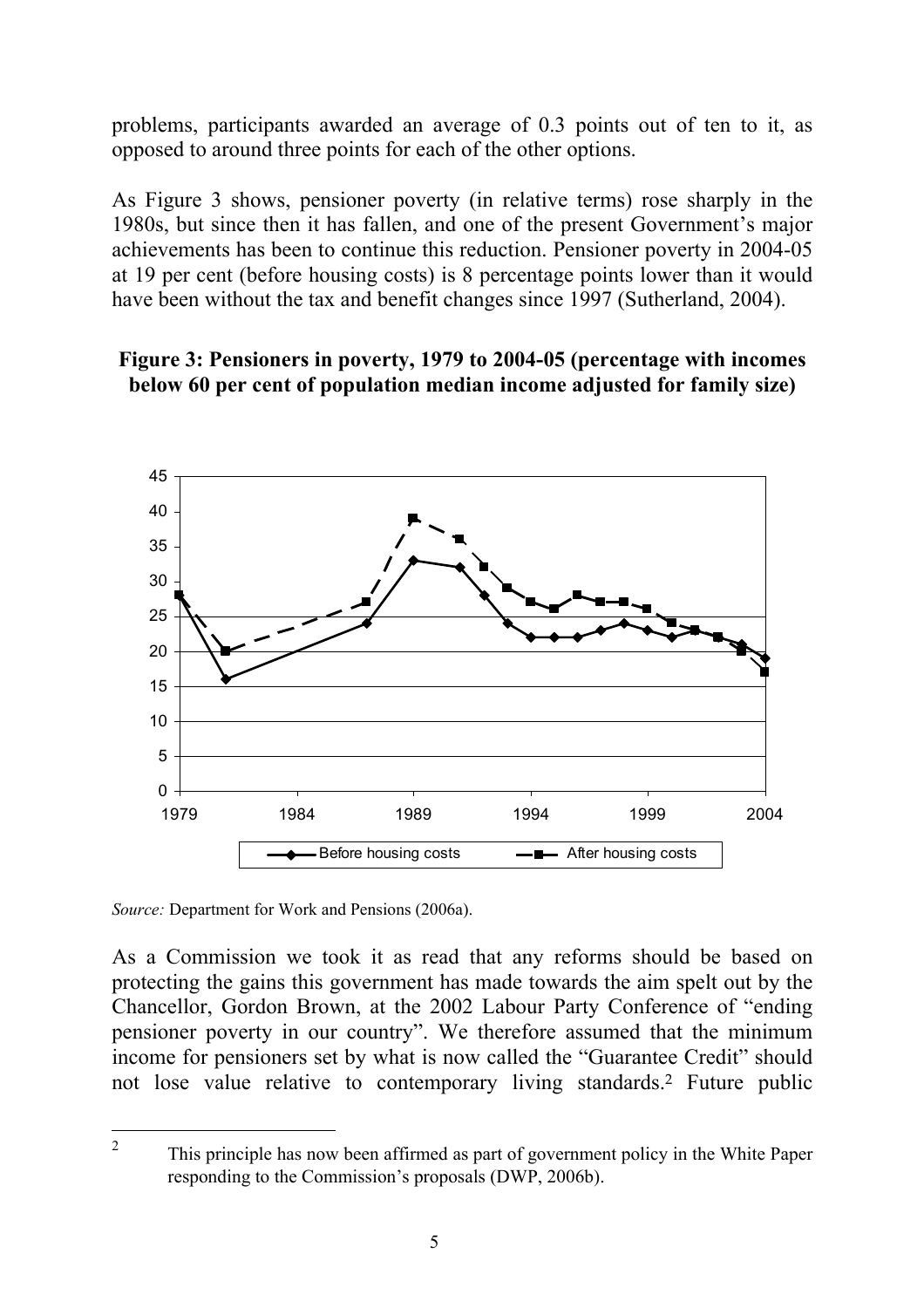spending could, of course, be lower if this assumption was relaxed, but only at the cost of increasing pensioner poverty.

## **Recent trends in provision for retirement**

Our second report therefore spelt out the mixes of the other three options which we thought desirable and achievable. But we did so against a background in which as a nation we are currently *reducing* rather than increasing provision for future retirement incomes. Inflows into funded pension saving remained at around 3.7 per cent of GDP between 1992 and 2002. More recently they have increased, reaching 4.3 per cent of GDP in 2004 (PC, 2005, figure 1.14). However, of this about 0.7 per cent of GDP represents "catch-up" payments to protect the *already promised* rights of existing members of private sector "defined benefit" (DB) pension schemes, such as those related to final salaries. The underlying long run flow into funded pension saving is falling – eventually to perhaps just over 3 per cent of GDP (PC, 2005, figure 1.15), allowing for the way in which new employees (and even some existing employees) are being promised "defined contribution" (DC) pensions which are in fact much less generous than given in the past. In the private sector, membership of pension schemes is falling. In 2002-03, 10 million private sector employees contributed to non-state pensions, but 10.5 million did not. By 2004-05, contributors had fallen to under 9 million and non-contributors had risen to over 11.5 million (PC, 2006, figure 2).

At the same time, as discussed in more detail below, the state system has been set to evolve in a way which would mean much lower pensions in relation to earnings for typical earners than being enjoyed now by some of those recently retired and near retirement, who have got the best out of what was the State Earnings Related Pension Scheme (SERPS, now the state second pension).

Meanwhile, Figure 4 shows that effective ages of retirement have fallen considerably over the long term, although there has been a welcome recent reversal – with average effective retirement ages increased by a year in the ten years from 1995 to 2005. The long-run effect, combined with the increasing longevity discussed above, has been a rapid rise in the percentage of adult life spent in retirement from a quarter in the 1950s to a third for those retiring today (PC, 2005, figure 1.44).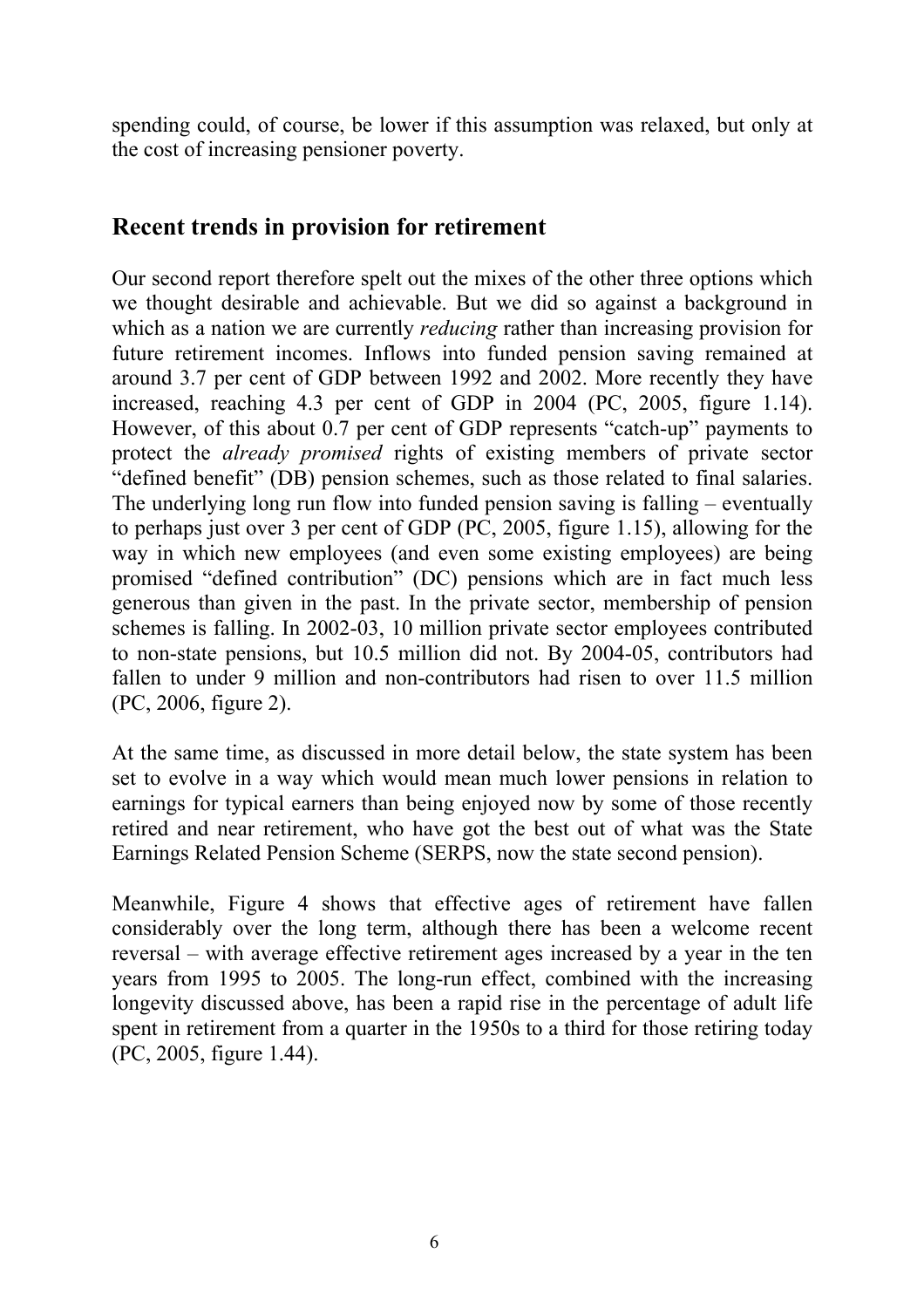

**Figure 4: Trends in mean age at retirement** 

*Source:* PC (2005), figure 8.3.

But people are not aware that this is happening. Our own surveys confirmed recent Nottingham University research<sup>3</sup> that younger cohorts simply do not anticipate the increase in their life expectancy that actuaries now predict. There is little difference between the life expectancy implied by people's anticipated retirement date and expected length of retirement between those in their twenties and those in their fifties (Table 2): people judge things by what happened to their grandparents and parents, not by actuarial projections. And recent qualitative research by the Institute for Public Policy Research suggested that some people simply do not believe the projections of increasing life expectancy when put in front of them. The combination of projections of increased future needs, but public lack of knowledge about their scale, makes policy-making very hard.

 $\overline{a}$ 3

O'Brien, Fenn and Diacon (2005).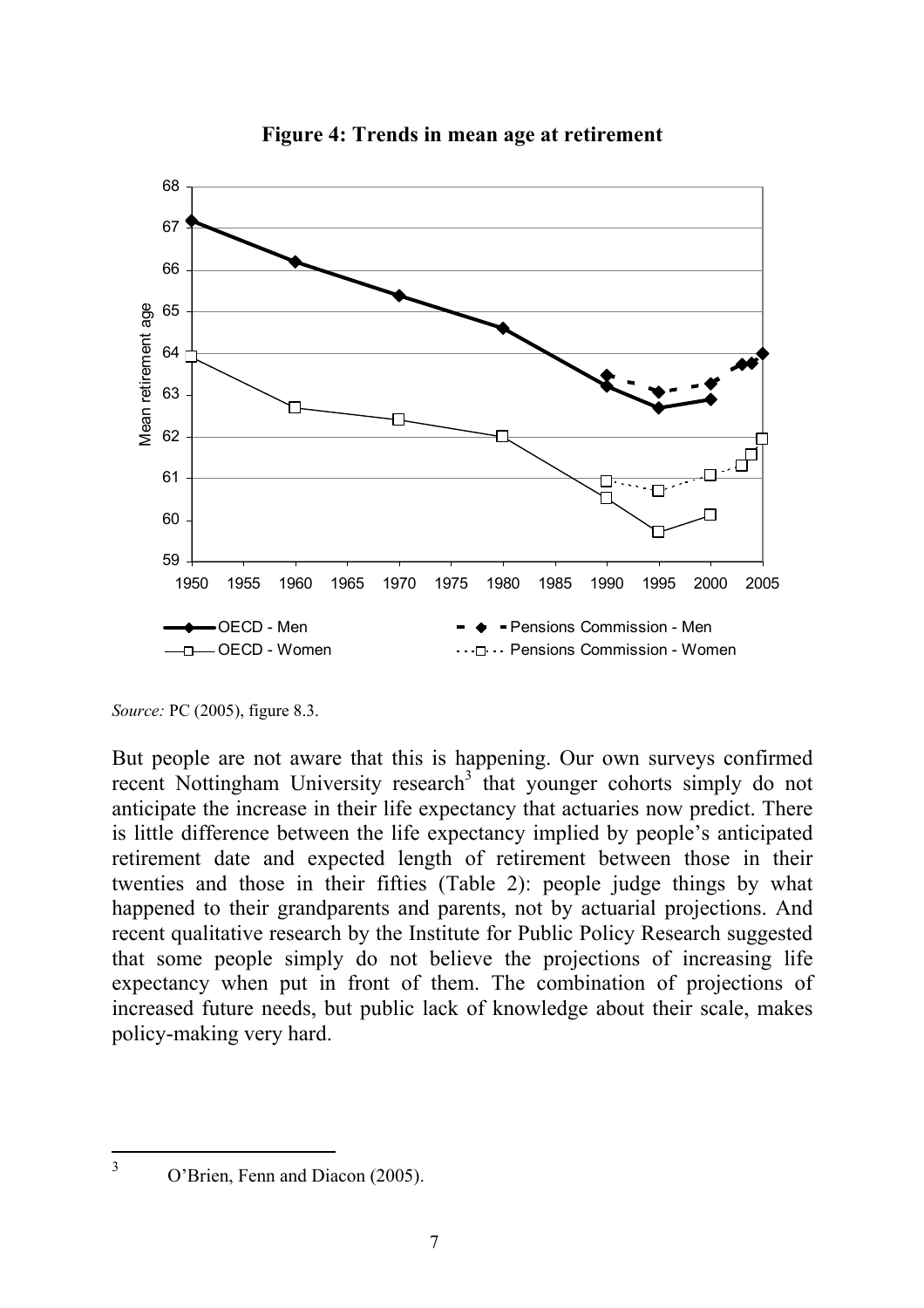|                       | Men                                          |                                                 |        | Women                                        |                                                 |         |  |
|-----------------------|----------------------------------------------|-------------------------------------------------|--------|----------------------------------------------|-------------------------------------------------|---------|--|
| <b>Current</b><br>age | <b>Omnibus</b><br>survey 2005<br>perceptions | <b>GAD 2004-</b><br><b>based</b><br>projections | Gap    | <b>Omnibus</b><br>survey 2005<br>perceptions | <b>GAD 2004-</b><br><b>based</b><br>projections | Gap     |  |
| $16 - 25$             | 81.1                                         | 88.5                                            | $-7.4$ | 80.7                                         | 91.0                                            | $-10.3$ |  |
| $26 - 35$             | 81.4                                         | 87.6                                            | $-6.2$ | 81.4                                         | 90.1                                            | $-8.7$  |  |
| 36-45                 | 82.2                                         | 86.7                                            | $-4.5$ | 82.6                                         | 89.2                                            | $-6.6$  |  |
| $46 - 55$             | 81.9                                         | 85.9                                            | $-4.0$ | 81.3                                         | 88.4                                            | $-7.1$  |  |
| 56-65                 | 81.7                                         | 85.1                                            | $-3.4$ | 83.6                                         | 87.7                                            | $-4.1$  |  |

**Table 2: Perceptions and projections of life expectancy** 

*Source:* PC (2005), appendix D, figure D.36. Omnibus survey results based on sum of individual expectations of retirement age and length of retirement. GAD projections based on assumption of survival to 65 on basis that answers for expected length of retirement would be given assuming survival to retirement age.

#### **The current outlook**

Putting all of these trends together, looking 15-20 years ahead, in the absence of change, *some* retirees will be as well off in relative terms as their equivalents today – including private sector employees who remained as members of generous defined benefit schemes as they closed to new members, and those with good careers in the public sector. If the minimum income for pensioners continues to be linked to average earnings, the same relative protection would apply to many of the poorest pensioners as well.

But there are other groups that already have poor pension provision, such as those with interrupted paid work careers, including many women, and those with low to median earnings working for small and medium-sized organisations. Beyond these, many others, expecting to be as well-off as their equivalent predecessors, are in for a nasty surprise – either not knowing what is coming or hoping "it will be all right on the night" and that "they won't let you starve will they?", as Peter Taylor-Gooby (2005) summed up views found in his recent research. Indeed, if we did do nothing now and "muddled through", it is highly likely that political pressure would force an *ad hoc* increase in state pensions. But such a muddle-through option is unlikely to be either fair or economically optimal by comparison with what we could achieve if we plan ahead now.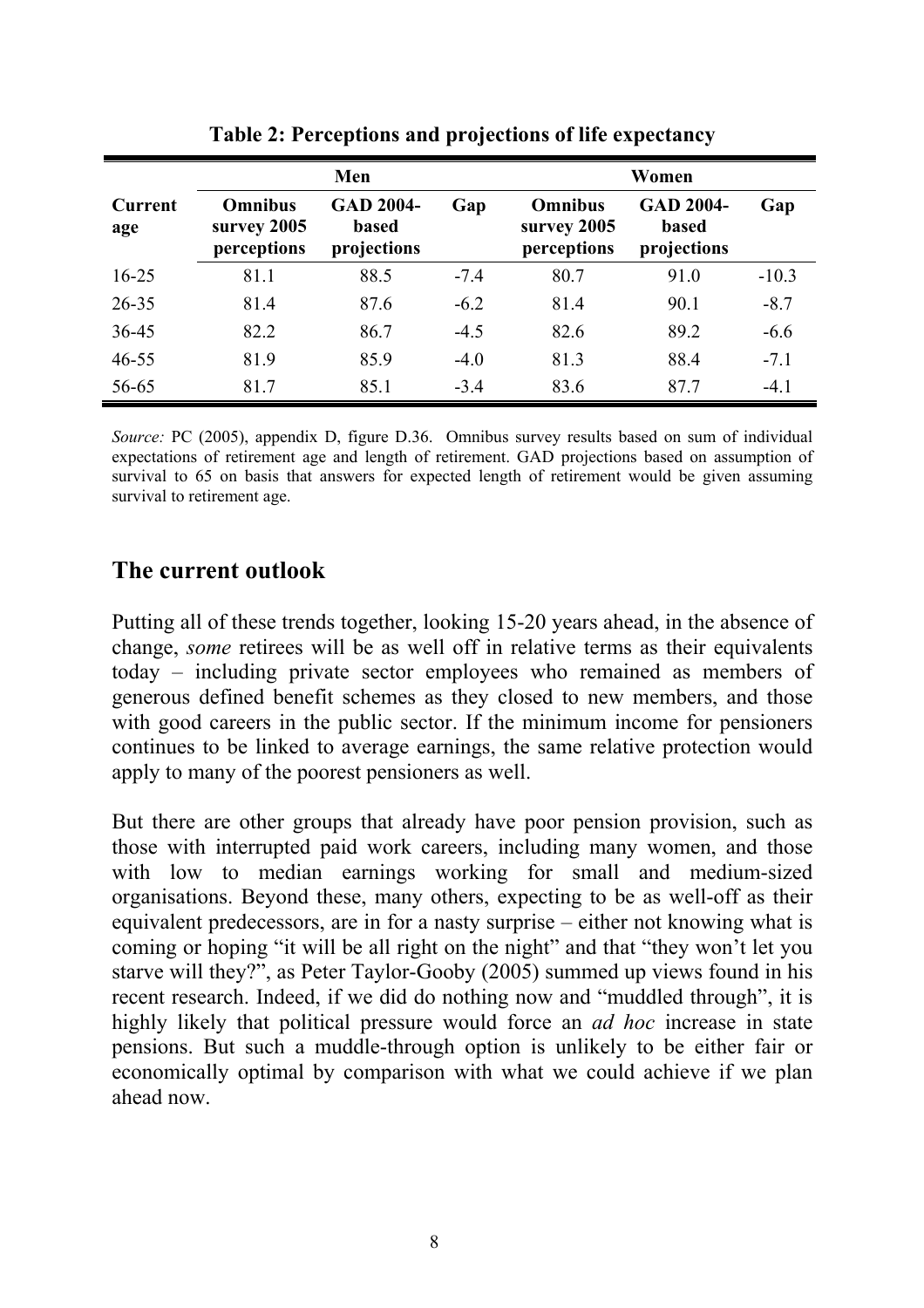#### **State pensions**

Recent governments have hoped that the private sector will take more of the strain, keeping public spending in check by linking the basic state pension (BSP) to prices rather than earnings. At the same time, the present government has reformed the state second pension (S2P) and introduced the means-tested Pension Credit to help low earners and protect the poorest pensioners.

It is instructive to see how the state system would change if the indexation arrangements being followed at present were continued. Figure 5 shows the pension that someone retiring in 2005 would receive at that point from the state if they had spent a full paid work career at different earnings levels and had made *no* private pension saving. Figure 6 shows the same for someone retiring in 2050 under this assumed evolution of the system, all in today's earnings terms. What the figures show is that in effect we would move from a partly earnings-related state pension system to a complex flat-rate system. Indeed, carried to its logical conclusion the system would become somewhat *more* generous to low-earning non-savers, but it would be much *less* generous to those with around average earnings with *some* private pension. For instance, someone with median earnings or above paying the equivalent of 10 per cent or more of earnings above the income tax threshold into a private pension would receive only the basic and second pensions from the state (PC, 2005, figure 4.10). These would together be worth around 25 per cent of median earnings, compared to the 35-50 per cent of median earnings their equivalents would receive today.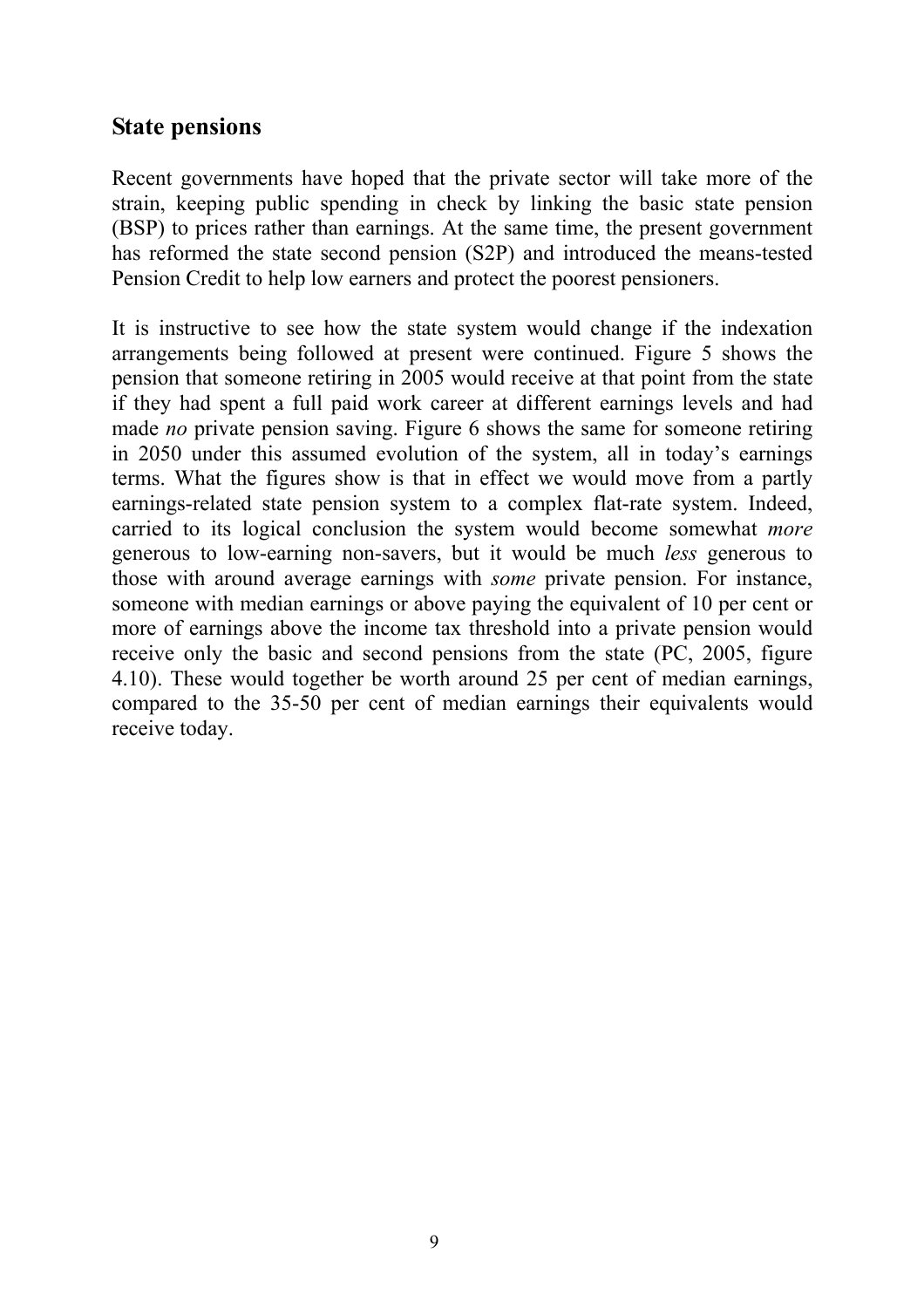



*Source:* PC (2005), figure 4.7.







*Source:* PC (2005), figure 4.7.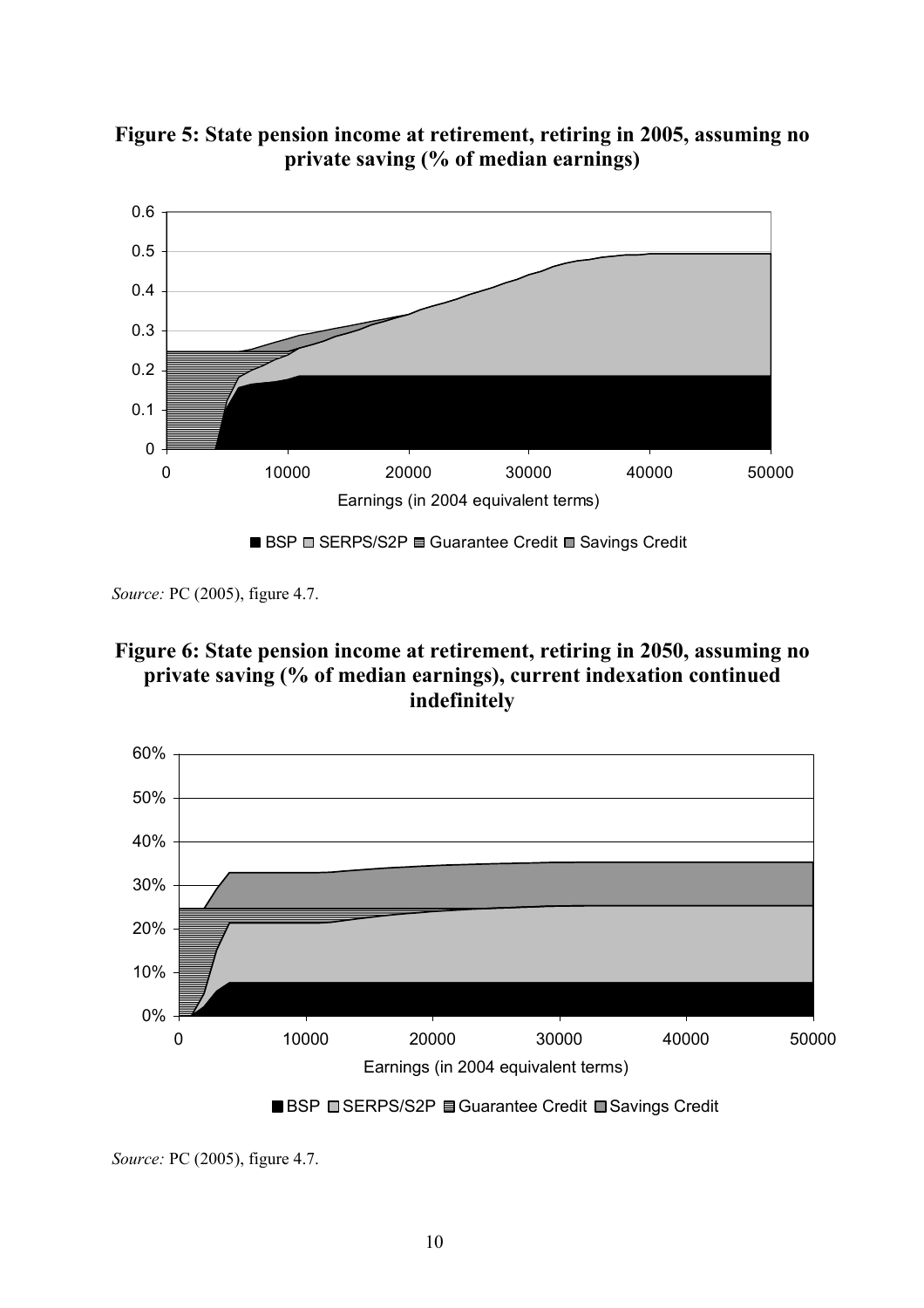Despite those reductions in its generosity for individuals in particular circumstances, *if* the state system continued to evolve in this way, its cost would rise as a share of GDP. Figure 7 shows the Commission's projection, based on the Department for Work and Pensions (DWP) model, Pensim 2. Care should, of course, be used in interpreting any such projections, based on just one set of a multiplicity of assumptions about future demography, labour markets, and savings behaviour. However, they give a useful base for examining the implications of *changes* to policy. Spending on state pensions and other cash benefits for those over state pension age would rise in this base case from 6.2 per cent of GDP now to 7.6 per cent of GDP in 2050. This increase – also shown in the government's own most recent projections (HM Treasury, 2005, table  $5.1$ ) – is hardly surprising given the projection that there will be 6 million more people over 65 by 2050.





*Source:* PC (2005, figure 1.19) based on results from DWP's Pensim 2 model.

As the figure shows, within the rising total a roughly constant proportion of national income would be spent on the national insurance-based basic and second state pensions together, but means-tested top-ups would increase, the cost of Pension Credit quadrupling from 0.5 to 2 per cent of GDP. This reflects the way in which, as other state and private sources of pension income fell, an increasing proportion of pensioners would become entitled to means-tested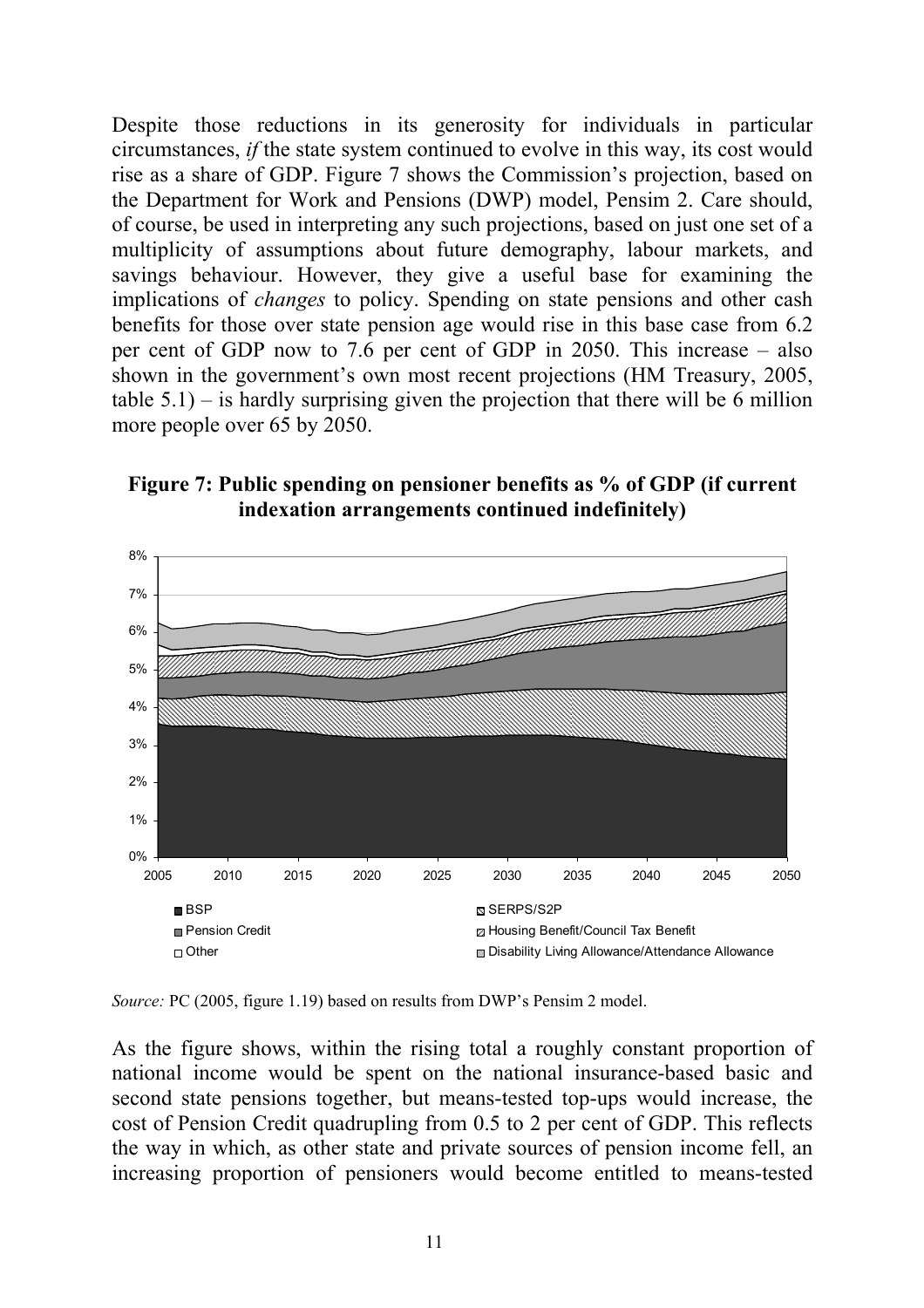assistance through the Pension Credit. With the base case assumptions used in Figure 7, the proportion of all single or couple pensioners subject to meanstesting through Pension Credit would rise steadily from about 40 per cent now to 75 per cent by 2050 (PC, 2005, figure 6.5). Note that in this world, even if we did away with the new part of Pension Credit, the Savings Credit, 40 per cent of pensioners would – unless they *increased* saving in the face of this wider prospective means-testing – end up needing the Guarantee Credit (what used to be called Income Support or National Assistance) just to get their incomes up to the State's minimum, unless that minimum itself was reduced, at the cost of increased pensioner poverty. This compares with just under 25 per cent in this position today.

The complexity of this potential system, and the widespread belief that potential means-testing *might* mean a low return on pension saving, are both barriers to private saving increasing in the way governments have hoped for.

But there are inherent barriers too. For those with low- to middle-incomes saving individually outside large occupational schemes, costs are high. Annual Management Charges (AMCs) for "stakeholder pensions" sold to individuals are now capped at 1.5 per cent of accumulated savings for the first ten years, and then to 1 per cent. This gives an average cost even for someone contributing for a long period and with relatively high earnings of around 1.3 per cent per annum, a sizeable slice of a long run real return that might reasonably be expected to be between 3-4 per cent. At such charges – despite being much lower than charged on personal pensions in the past – people's pension pots are likely to end up 20-25 per cent smaller than if they had the 0.2-0.3 per cent costs enjoyed by large occupational schemes. This does not necessarily reflect excessive profit-making by the insurance companies which sell such pensions: selling and running individual pensions involve large lump sum costs per policy which absorb a high proportion of small savings (PC, 2005, figure 1.25). Indeed, at the stakeholder capped level of costs, trying to sell pensions to those with below median earnings is not an attractive commercial proposition for the providers.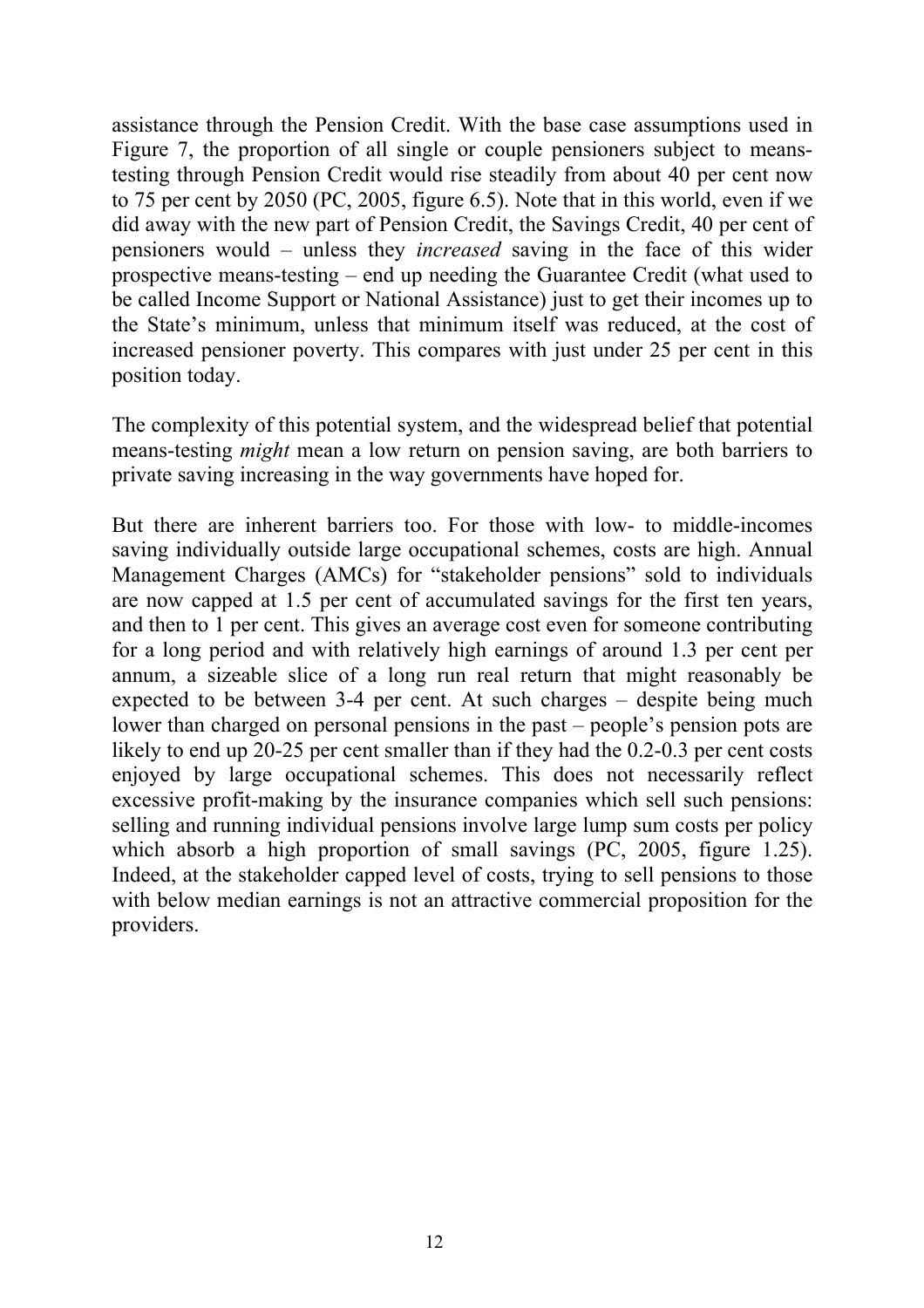# **Objectives of pension policy**

So even if the state system was simpler, less means-tested and more stable we do not believe that voluntary pension provision will revive by itself. Does that mean we should compel people to save a certain amount, e.g. to achieve the at least two-thirds replacement of earnings most<sup>4</sup> say they want?

But people are wary about this. The focus groups conducted for the Commission suggested that people both wanted to "have to save", but not to be "compelled" (PC, 2005, appendix D1). And if you do compel people, how much should you do so, given their widely varying situations, views of adequate income, housing assets and perhaps future inheritances?

This was the challenge facing the Commission. It was easy to have sympathy with one of Beveridge's conclusions:

"The problem of the nature and extent of the provision to be made for old age is the most important, and in some ways the most difficult, of all the problems of social security" (1942, para. 233).

And as a Commission we took one of his principles as read:

"Any Plan of Social Security worthy of its name must ensure that every citizen … can claim as of right when he is past work an income adequate to maintain him … a pension on retirement from work which is enough for subsistence, even though the pensioner has no other resources" (1942, para. 239).

But crucially we agreed with a second of his fundamental principles:

"… social security must be achieved by cooperation between the State and the individual … The State in organising security should not stifle incentive, opportunity, responsibility; in establishing a national minimum, it should leave room and encouragement for voluntary action by each individual to provide more than that minimum for himself and his family" (1942, para. 9).

In fact we go further than this partnership between individual and state. The lecture on which this paper is based was delivered on the fiftieth anniversary of Richard Titmuss's famous lecture on "the social division of welfare", which drew attention to the importance of "occupational welfare" (Titmuss, 2001). The role of employers in pension provision is still crucial today – but is very

 $\overline{a}$ 4

PC (2005), appendix D, figures D.28 and D.29.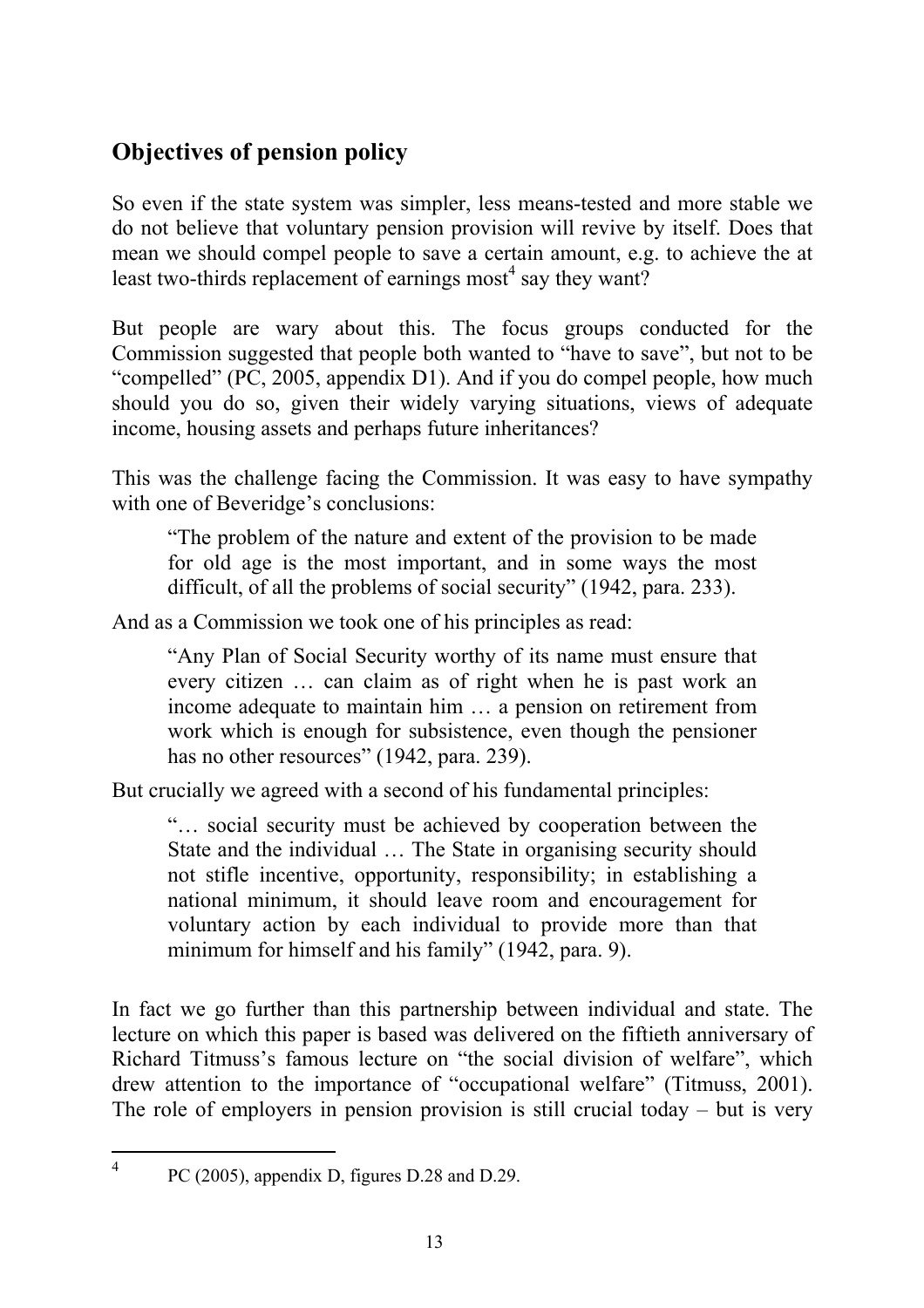varied and in retreat, even though making employer pension contributions is a highly tax-efficient way of paying people. Our approach echoes not just Beveridge, but also Lloyd George's famous "9 pence for 4 pence" offer from the combined role of individual, employer and state.

But where we part company with Beveridge is on the role of the state. Beveridge's view was of a non-redistributive system – flat rate contributions (the "stamp") for flat rate benefits. As people such as Howard Glennerster and Martin Evans (1994) have pointed out, this was the undoing of the original Beveridge scheme. There were never enough resources to get people above the subsistence minimum if National Insurance was funded by a kind of poll tax. And provision beyond the minimum was patchy and unequal in terms of what replacement rates people could achieve.

There are varied views on this. At one end, some have argued that the State's role should or can *only* be that of poverty relief. At the other, people argue that it is the state which should organise and provide earnings-replacement for all or nearly all, as indeed has been the case in many continental European countries.

But if the State's role stops at poverty relief, many will end up discovering themselves under-provided for or will pay very high costs to get what they want. On the other hand, we tried earnings-replacement when the State Earnings Related Pension Scheme (SERPS, now transmuted into the state second pension) was introduced in 1978, but we never really accepted the cost. We paid for it by reducing the cost of the flat-rate BSP through the price-linking of the last twenty-five years (Hills, 2004). The low-paid, women, and the selfemployed were the losers. The most recent reforms – and the move to the complex flat rate system described above – can be seen as ways of trying to wind back this clock. Taking the longer view, in three generations we would have returned to something not so far from the flat rate system based around the basic state pension established following the Beveridge report, but achieved in a much more complicated way.

At their heart, the Commission's conclusions accept the arguments put to us that the state should concentrate its *redistributive* power on providing a minimum platform on which people can build. But its role does not stop there. We argue that the state should:

- ¾ *Ensure* that all people are kept out of poverty in retirement;
- ¾ *Encourage* people to achieve at least a base-load of earnings-related pension provision; and
- ¾ *Enable* all people to save for a pension at low cost.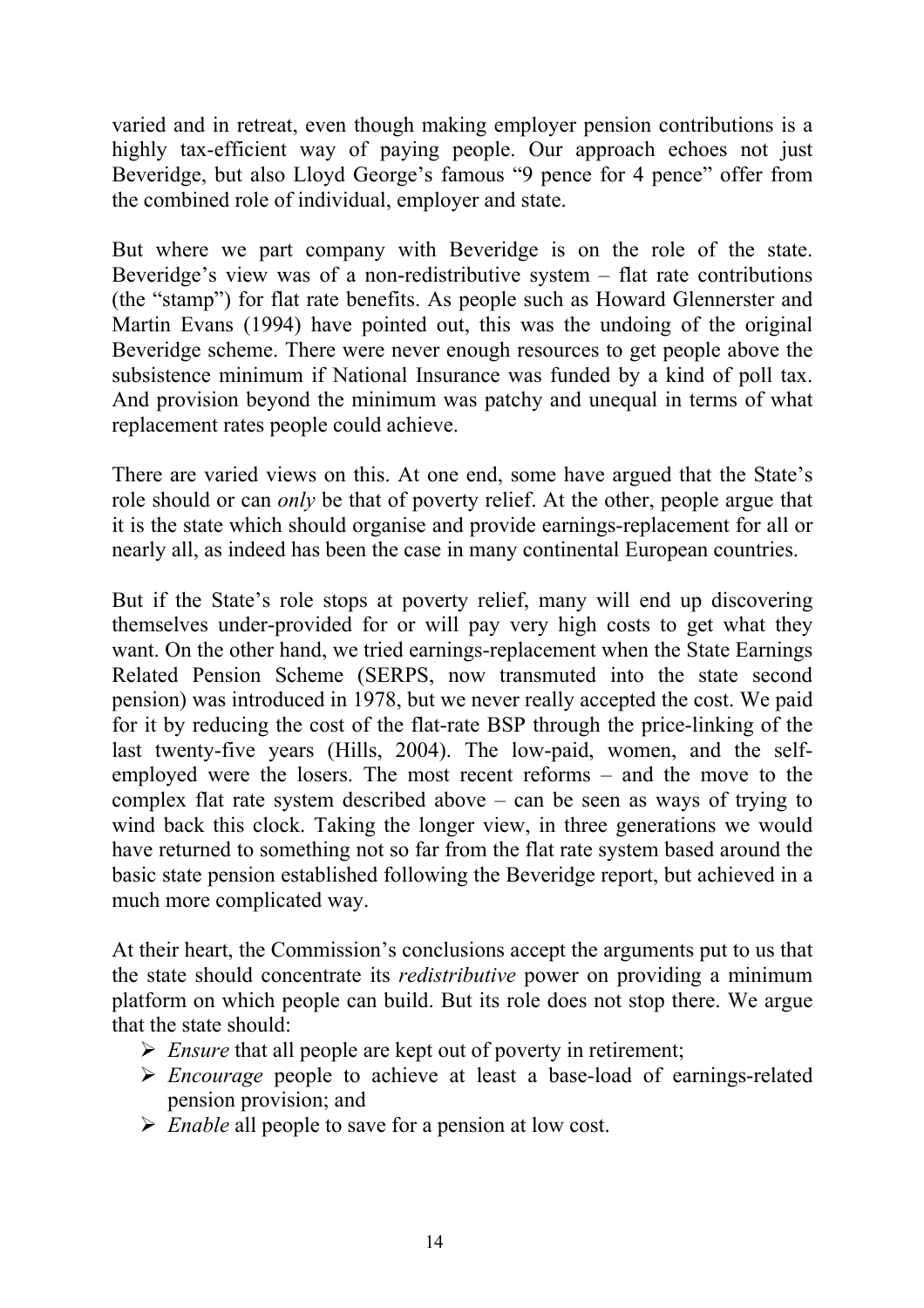To achieve this we propose three linked directions for reform:

- ¾ Establishing a low cost National Pension Saving Scheme (NPSS), with employees automatically enrolled into either this or good quality existing employer schemes. Individuals would have the right to opt out, but also to make additional contributions beyond the automatic minimum.
- $\triangleright$  Underpinning this with a state pension reform which would deliver more generous, more universal, less means-tested and ultimately simpler state pensions. Over the long-term this would require *both* some increase in the percentage of GDP devoted to state pensions *and* an increase in the State Pension Age (SPA).
- $\triangleright$  As a corollary of a rising SPA, the state should facilitate later and more flexible retirement, and make sure that implementation of reform is sensitive to differences in life expectancy by socio-economic group.

#### **State system reforms**

It is simplest to start with proposals for the state system, as this sets the framework for what extra would be needed to achieve any given target retirement income from the NPSS or existing occupational schemes. There are many different ways of achieving the kind of flat-rate platform we describe. But if, first, a system is to achieve an adequate platform on which people can build without means-testing spreading still further, and second, to have at its heart the ability of women to have an independent income in retirement (a very different assumption from that made by Beveridge), demography implies that in the longrun *both* the SPA and public spending will have to rise. How much each does so is a trade off. The lower and upper limits of the "proposed range for debate" in Figure 8 below show the range of public spending needed to deliver a pension on an independent basis which would match the amount currently given by the Guarantee Credit for a single pensioner (plus the cost of extra items such as disability and housing benefits).

In the short-term there are of course gaps in provision, but many people are currently reaching retirement with good rights from SERPS/state second pension and private defined benefit pensions. Indeed, the generation recently retired or now nearing retirement has, taken as a whole, better pension rights than their predecessors enjoyed or their successors are likely to enjoy. To achieve *structural* reform, the case for higher public spending than now comes after 2020. However, as Figure 7 shows, the already planned increase in women's SPA to 65 between 2010 and 2020 would on current assumptions lead to a *fall* in spending as a share of GDP. This could be seen as creating some latitude for changes that would begin to build long-term reforms within roughly constant spending as a share of GDP up to 2020.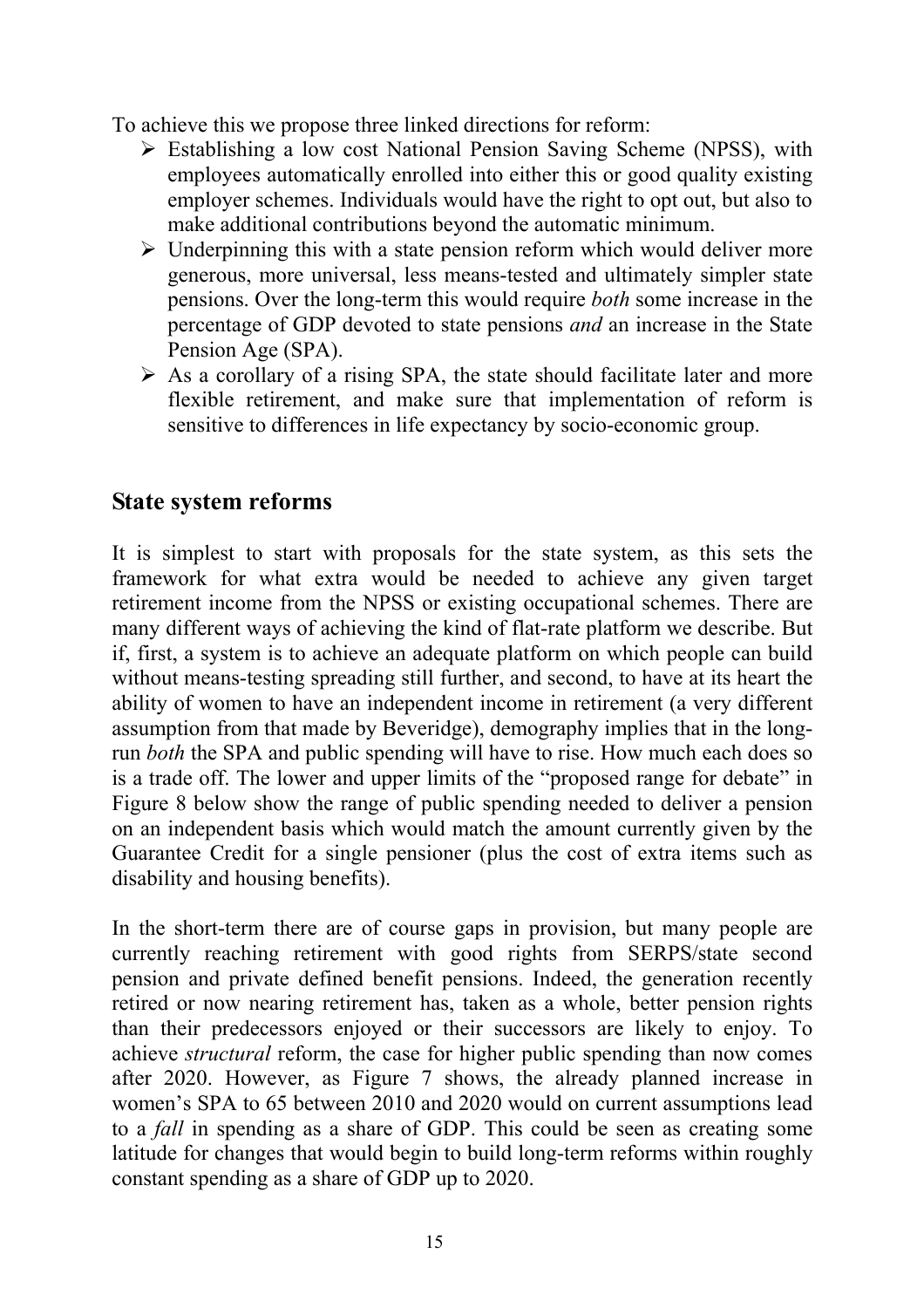In dealing with increasing longevity, there is a strong argument that equity between generations implies that the SPA should rise in *proportion* to life expectancy in some way. Indeed, if we were *only* dealing with increased longevity, this could allow fixed spending as a share of GDP. But we are not – we are now facing the impact of the fertility declines after the baby boom (Figure 2). Putting all of the cost of this on the near-retirement generation by increasing SPA far faster than life expectancy would seem unfair. This leaves the range shown in Figure 8.

The least aggressive approach would be to say that once SPAs for men and women are equalised at 65 in 2020, the proportions of adult life spent in retirement should be kept constant. At that point the Government Actuary's Department's most recent principal projections would imply average life expectancy at 65 for men and women together of 22 years. Noting that that is half of adult life since 21, one could, for instance, establish a "two for one" rule – two years after 21 before SPA for every expected year after it. That kind of rule might take the SPA to 67 by 2050 under current projections – but with the implication that spending would need to reach around 8 per cent of GDP compared to 6.2 per cent today.

At the other end, it is hard to imagine a reform being politically acceptable in which the expected length of life after pension age actually *shrank* from where it is now. That would put a limit – again on current projections – of about 69 by 2050, which would allow required public spending to be somewhat lower, at around 7½ per cent of GDP.

This is the kind of structural trade-off that faces us. Note that while this is the uncomfortable message that *both* pension ages *and* spending on pensioner benefits as a share of national income need to rise after 2020, in both cases the rise is gradual. The range means for instance that today's 50 year-olds, men and women, would still have an SPA of 65 as already expected, but today's 40 yearolds could expect something around one year higher, at 66.<sup>5</sup>

There are several different ways one could design a more flat-rate, less meanstested state pension that achieves Beveridge's "room and encouragement for voluntary action" for individuals to provide more than the minimum. Our second report discusses in detail the pros and cons of some alternatives, but in the space available it is only possible to sketch out the option which after detailed analysis we believe offers the best way through the competing criteria. We suggest that, faced with the huge complexity of where we start from, it is

 $\overline{a}$ 

<sup>5</sup> The Government's White Paper proposals are in the upper half of this range, with SPA proposed to rise to 66 between 2024 and 2026 and to 68 by 2046.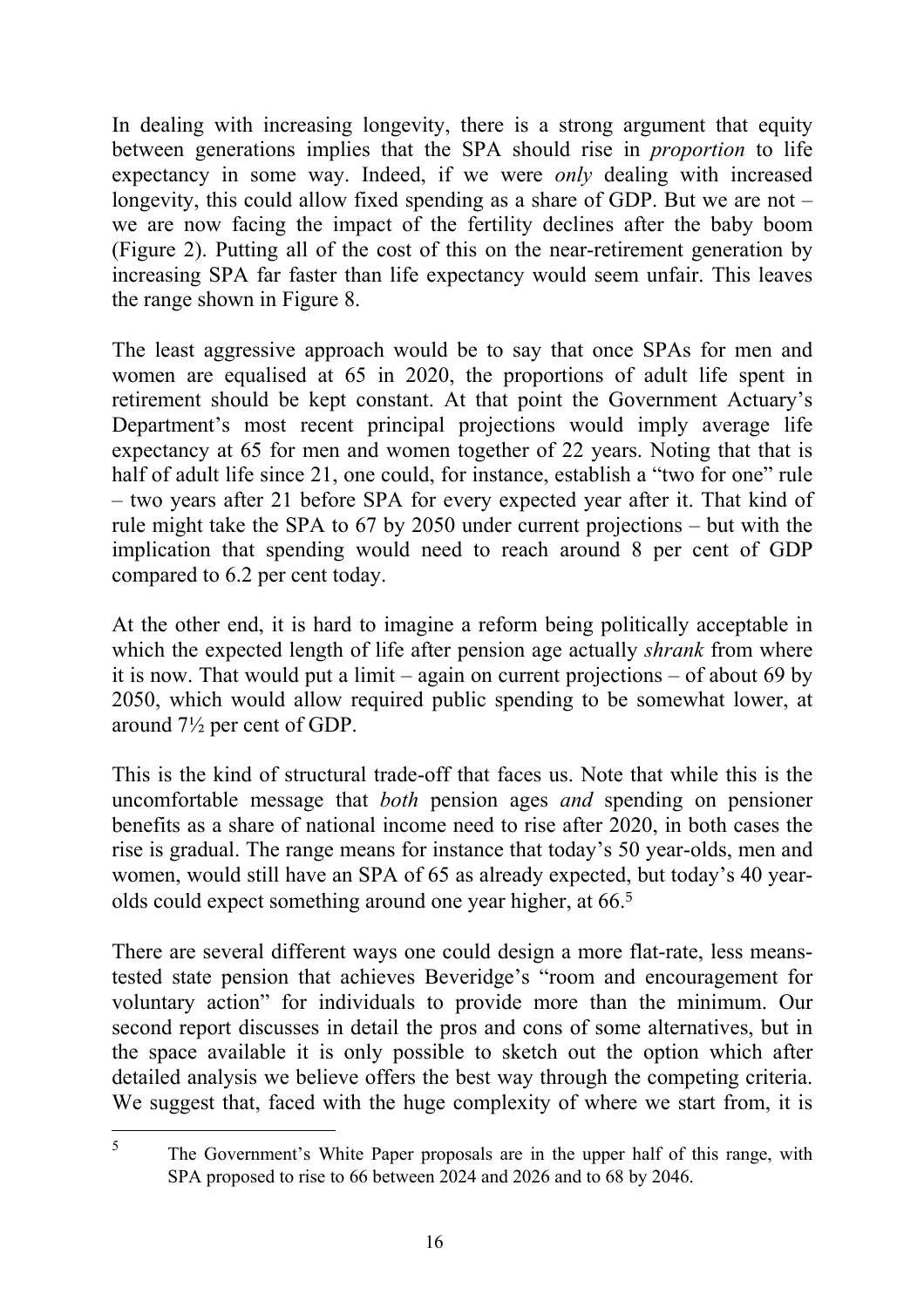actually simpler to evolve from where we are, than to face what turn out to be huge transitional complexities of a "big bang" introduction of a new system. What we propose as our preferred way forward has five elements:

- $\triangleright$  Building on recent reforms to the state system, accelerating the evolution of the State Second Pension to become flat-rate, but with improved credits for those caring for children or for elderly or disabled people.
- $\triangleright$  Indexing the Basic State Pension to average earnings growth rather than prices over the long term so that it stops losing relative value, and moving accruals of rights to it onto a universal, residence-based basis (as opposed to the current contributory basis).
- $\triangleright$  Maintaining the progress in reducing pensioner poverty achieved by the introduction of Pension Credit, but limit the spread of means-testing by freezing the real value of the maximum Savings Credit (the part paid to pensioners with income just above Guarantee Credit level).
- $\triangleright$  Gradually increase State Pension Age after 2020 in line with increasing life expectancy to reach between 67 and 69 by 2050.
- $\triangleright$  Ideally make payments of the basic state pension on a universal basis to all individuals mid-way through retirement, say aged over 75 (to cope with the way in which older generations of women in particular were able only to build up partial rights to it).

If all the elements of that except the last (which has short-term, rather than longterm costs) were implemented, the costs (subject to the usual health warnings about such projections) are shown in Figure 8 by comparison with both current spending and those that would arise from the way the system is currently evolving (as in Figure 7). The solid line shows their trajectory if the rise in SPA after 2020 reached 68 by 2050 for today's 23-year-olds, and the dots showing where it would reach on rules implying more or less rapid change in the SPA. Such an increase in spending would, of course, be painful for tomorrow's taxpayers, but it would be to a level below that which many other countries have already reached, even before their less favourable demography kicks in.

Such a reform would in combination with our other proposals allow, instead of an increase in the numbers affected by means-testing through Pension Credit, a decrease, both in the proportion of pensioners affected at all from today's levels of 40 per cent to around one third, *and* in the numbers requiring to claim Guarantee Credit to make their income up to the State's minimum from 25 per cent today to around 15 per cent (PC, 2005, figure 6.42).

It also means that instead of a *reduction* in the replacement rate from nonmeans-tested pensions the state would be offering a typical earner in midretirement from its current level, it would be slightly higher (PC, 2005, figures 6.4 and 6.19). Low-paid workers and those with interrupted paid work careers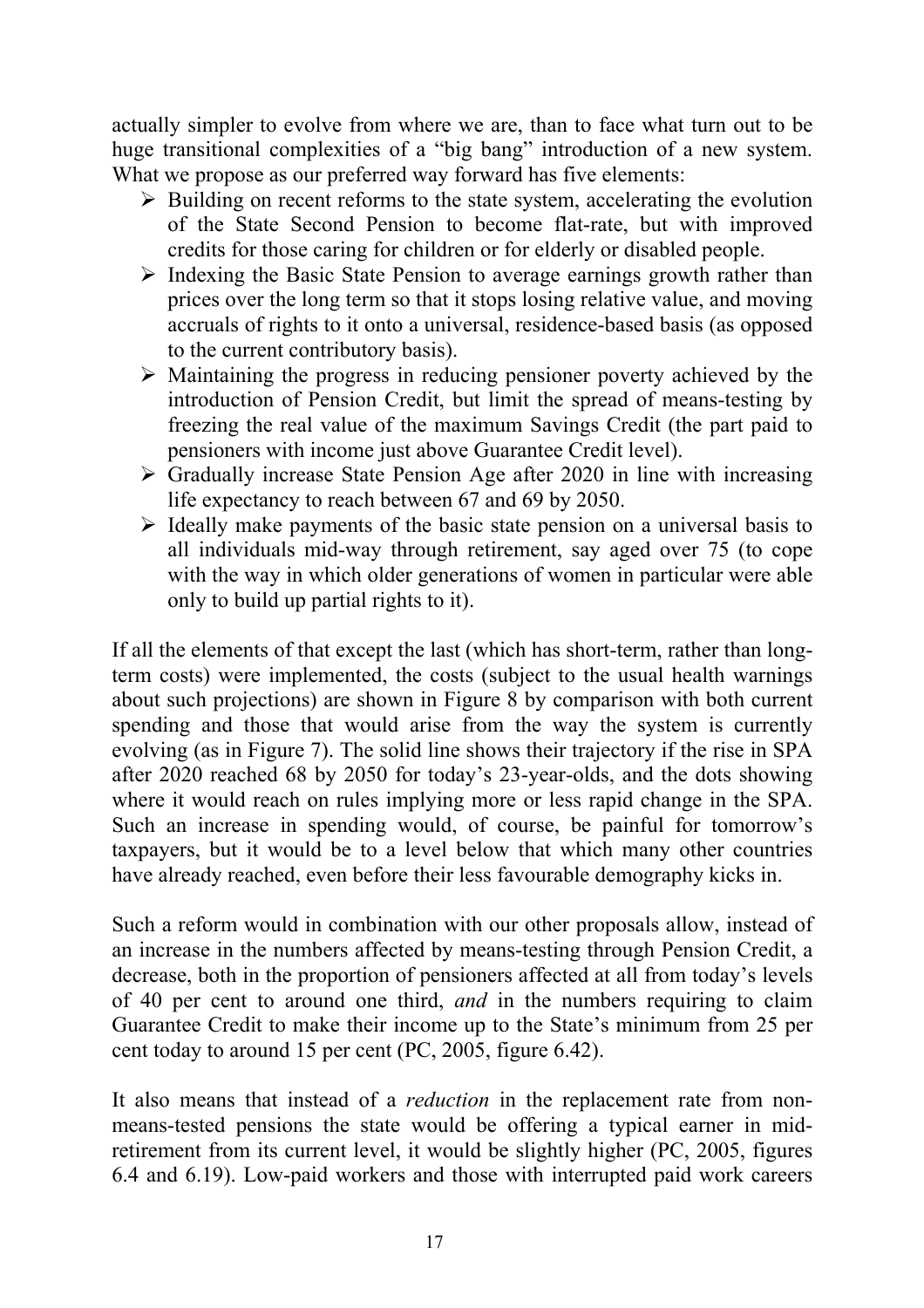would be better off than their equivalents today, particularly if they had even a small level of savings.<sup>6</sup>



**Figure 8: The public spending – state pension age trade-off** 

*Source:* PC (2005, figure Ex. 5).

2020

l

## **Encouraging savings and the National Pension Savings Scheme**

Crucially, reforms of this kind to the state system would mean that people were not losing the benefit of their pension saving through reduced Pension Credit, as they would if means-testing spread in the way that it would if current indexation arrangements were to continue indefinitely. This gives the underpinning needed

<sup>6</sup> The Government's White Paper proposals are largely to accept this package with two main modifications. First, indexation of the Basic State Pension to earnings is planned to start in 2012 (if resources allow), rather than the 2010 proposed by the Commission, so that its long-term value will be slightly lower. Second, instead of residence-based accrual of rights to the BSP and universal payment of it at 75, a series of changes to contribution conditions from April 2010, notably a reduction of the number of qualifying years to receive a full BSP to 30, are intended greatly to increase the proportion of women entitled to a full BSP.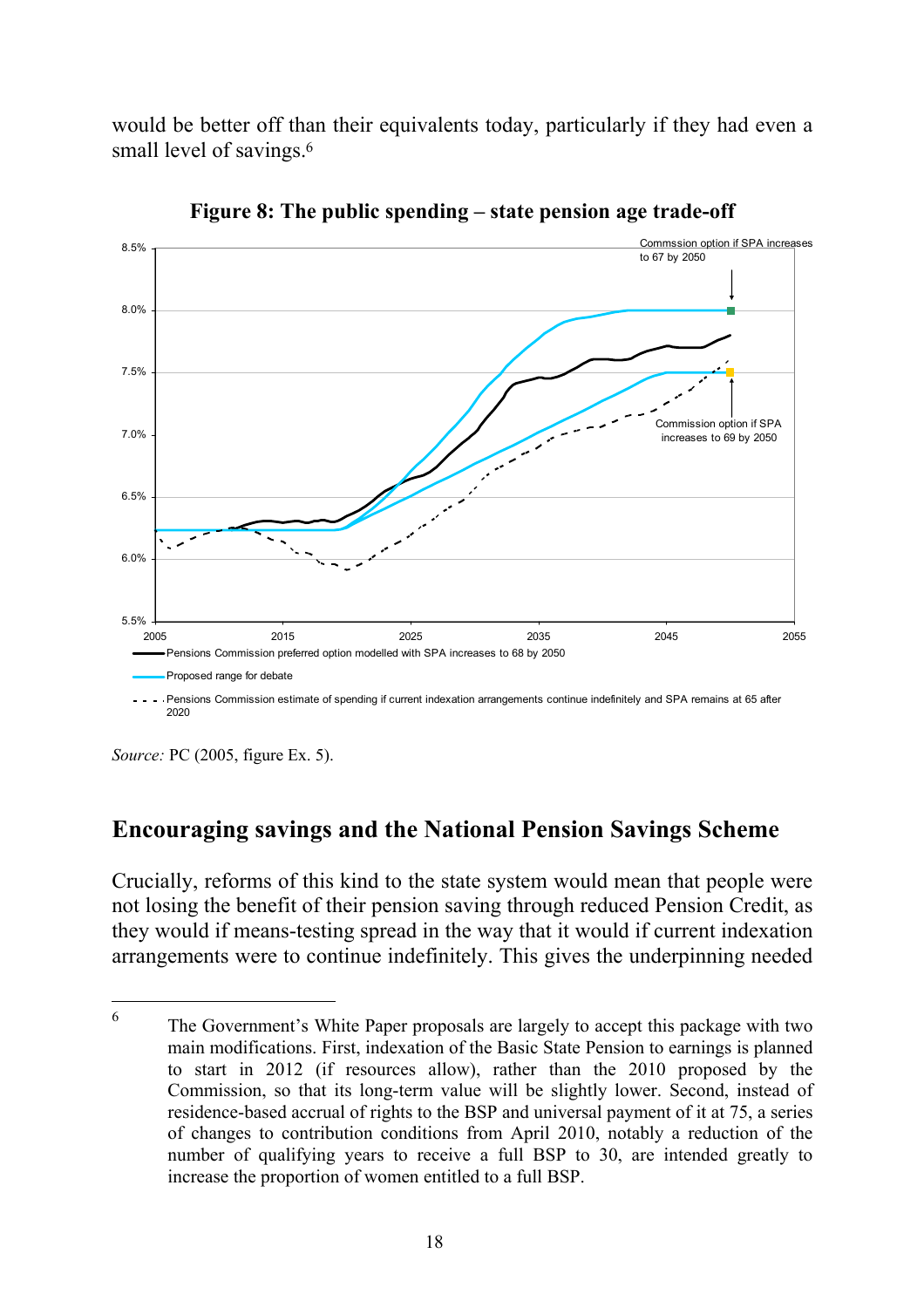for the second leg of the Commission's proposals – the message that, except for those in very unusual circumstances, saving for retirement is a good deal, and so enrolment in the National Pensions Saving Scheme is an offer you would not want to refuse.

It also sets the challenge for how much might be needed. As we set out in our second report, the wide variations in people's circumstances and preferences means that we are a little cautious in the aims we set for the state to use the power of inertia in *strongly encouraging* people to build up a base-load of earnings-replacement retirement income through a system of automatic enrolment into the NPSS. For instance, if 45 per cent were set as the minimum base-load replacement rate to be aimed at for a median earner, the state system we suggest as outlined above would get two-thirds of the way there. Another 15 per cent would be needed from private saving on top. To get that, someone starting saving at 30 would need contributions equal to about 6 per cent of total gross pay.7 We therefore suggest the following structure of default contributions into the NPSS, into which everyone would be automatically enrolled, unless their employer was automatically enrolling them into a good quality occupational scheme:<sup>8</sup>

- $\triangleright$  Minimum default contributions set at about 8 per cent of earnings between the income tax threshold (currently just under £5,000) and an upper limit (equivalent, say, to the current upper earnings limit for National Insurance Contributions).
- $\triangleright$  Half of this, 4 per cent, would come from the employee's net pay.
- $\geq 1$  per cent would come (for a basic rate taxpayer) from tax relief.
- $\triangleright$  There would be a compulsory minimum employer contribution of 3 per cent.

Depending on participation rates, this last element would have an aggregate cost (after tax and National Insurance Contribution relief) of about 0.6 per cent of labour costs. It would allow the message that for the default contributions there would be a pound for pound match of the employee's net contributions from net pay. It would also help to ensure that the danger of people ending up with low rates of return on their own savings as a result of means-testing was minimised, which would be crucial to allowing the introduction of automatic enrolment into

 $\overline{a}$ 

<sup>7</sup> For sensitivity of this estimate, see PC (2005), figure 6.29. The figures in the text assume a real rate of return on assets of 3.5 per cent, retirement age of 67, and annual management charges for the NPSS of 0.3 per cent of accumulated assets.

<sup>8</sup> Again, the Government's White Paper proposals follow the recommended structure, although the start date is proposed to be 2012, and the Government is still consulting on how the NPSS or an equivalent system of "personal accounts" should be run.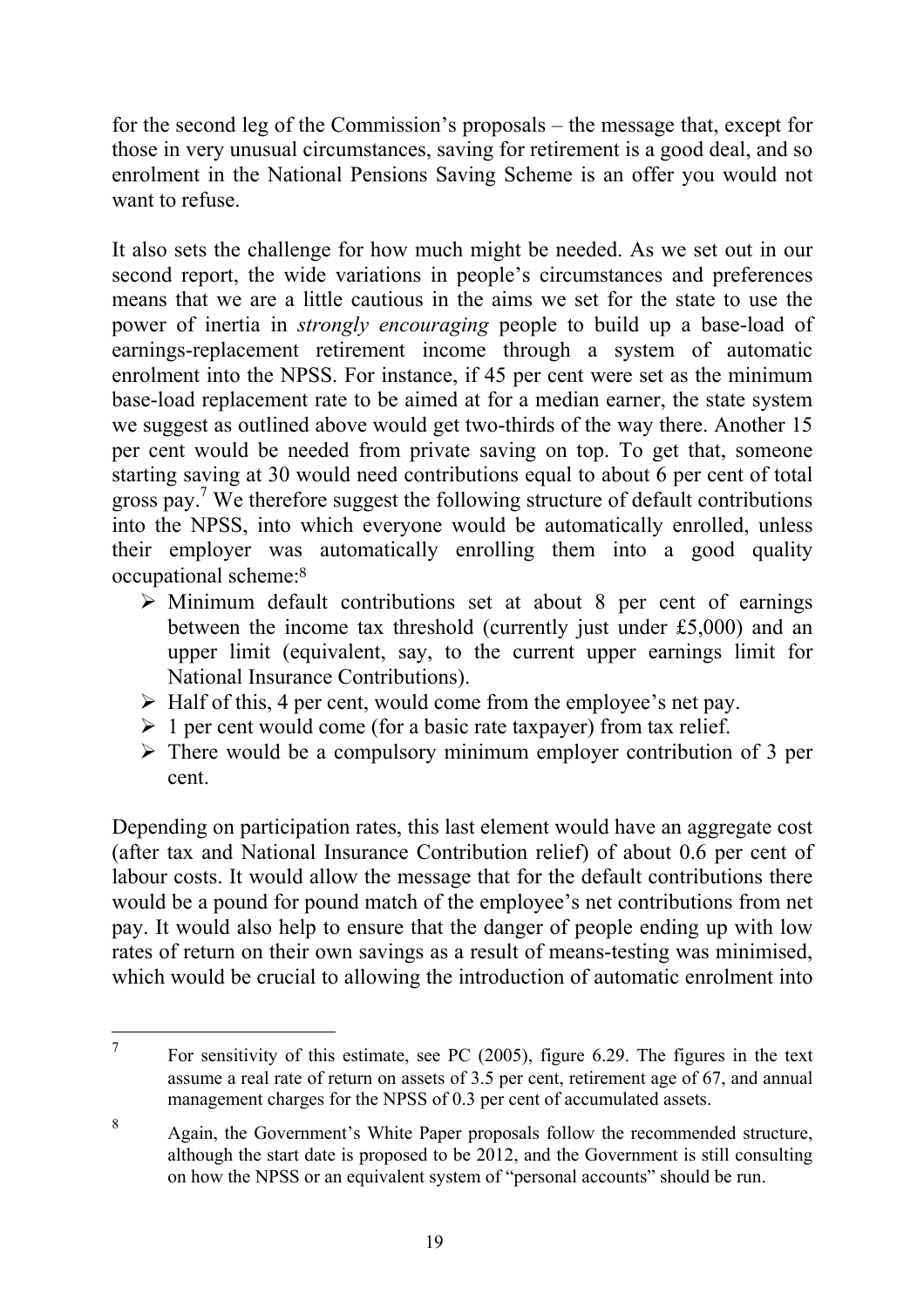the NPSS (or any equivalent system) without the need for expensive individual advice about participation.<sup>9</sup>

But we could also use the NPSS as a way of *enabling* people to save more at low cost through extra voluntary contributions to  $it$  – we suggest up to twice the default amount for a median earner. This would allow them to get close to the two-thirds replacement rate people around median earnings tend to set as their objective. Put together, the state reforms and the NPSS proposals would build up in the way shown in Figure 9. For someone who spent the bulk of their working age life in the UK either in paid work or in caring activities the basic and second state pensions together would deliver at the point of retirement at the State Pension Age around 30 per cent of median earnings. Depending on the proportion of this time that they remained in the automatic enrolment part of the system, a median earner would receive a further 15-18 per cent of median earnings from the automatic enrolment part of the NPSS, with the option to double this.





*Source:* PC (2005, figure Ex. 7).

 $\overline{a}$ 

The funds in the NPSS would be invested at each individual's discretion – but generally in bulk-bought funds of different kinds at the low management costs this kind of system would allow. People would be building up their own asset –

<sup>9</sup> For more detailed discussion of the issues around the compulsory employer matching contribution, see PC (2006), section 4.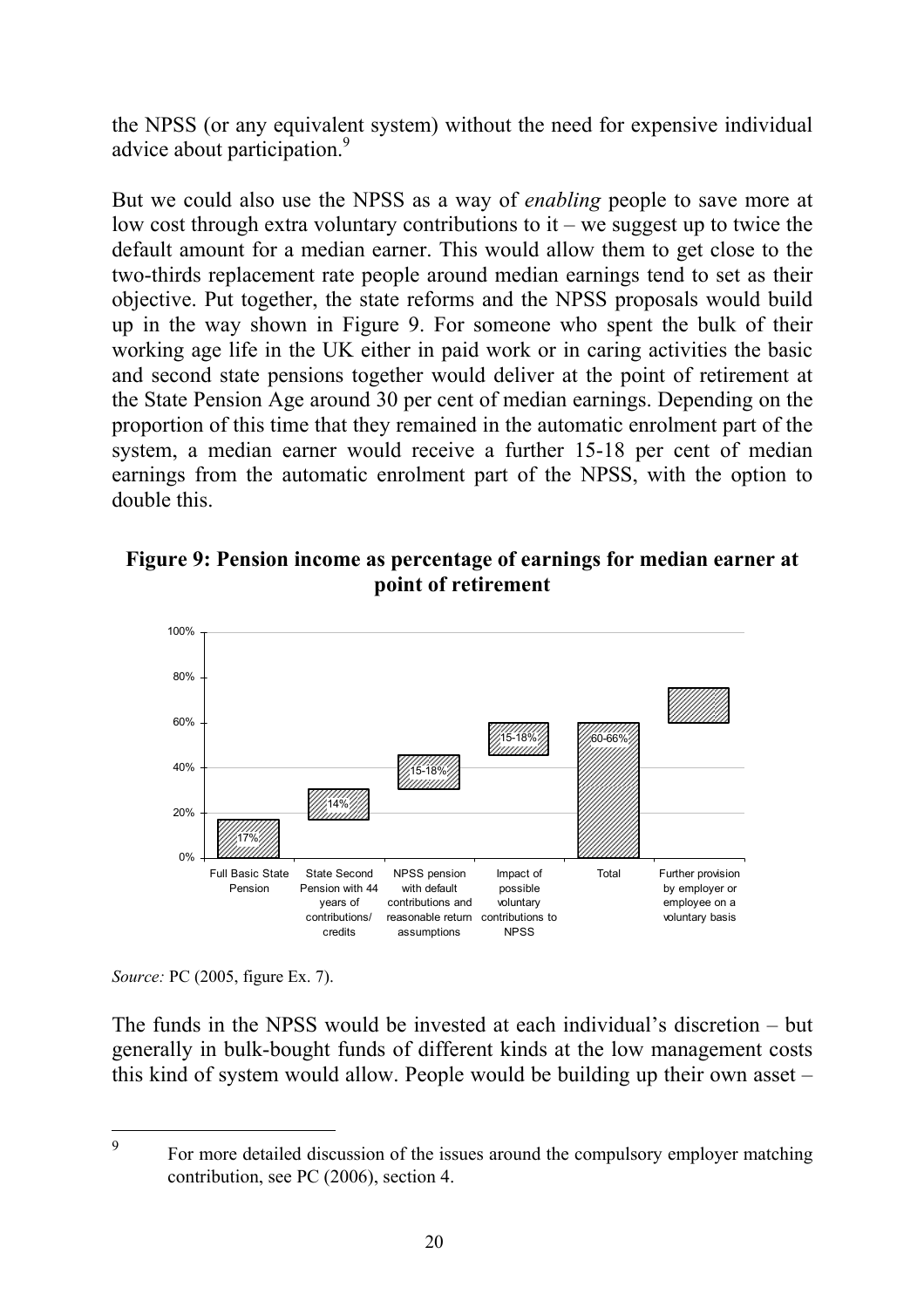potential funds worth up to £161,000 (relative to contemporary incomes) for someone on median earnings saving at double the default rate.

The lead times involved for the scheme to reach maturity are of course long, but on reasonable assumptions by 2050 it would be producing the 0.6 per cent of GDP needed to offset the likely fall in private pension savings we foresee (PC, 2005, figure 6.39). The *outflow* from it as income to pensioners could, depending on the rate of additional contributions and participation reach between 0.6-1.0 per cent of GDP in 2050, rising quickly to between 0.8 and 1.3 per cent of GDP by 2060 (PC, 2005, appendix F, figure F42).

## **Distributional impact**

Put together, we think this is a progressive package involving the painful realities of later retirement, higher revenues needed for state provision in the long run, and greater private saving, but offering a better deal to women, carers and the low-paid than is now on offer. Key elements in achieving this include:

- $\triangleright$  The NPSS would open up low-cost pension saving to those previously excluded from it because their contributions would be too low.
- $\triangleright$  The very lowest income pensioners (those who currently fail to claim the Guarantee Credit) would gain from more automatic rights to earningslinked state pensions
- ¾ State pension spending would increasingly be concentrated on *individual* rights to a flat-rate minimum:
	- The indexation of the basic state pension to earnings would halt decline in its relative value
	- Future accruals to rights to the basic pension would be on a universal (residence before retirement) basis
	- Credits for carers towards the state second pension would be improved
- $\triangleright$  As a result there would be reduced reliance on benefits based on a family means-test, rather than the increase in reliance which would occur under existing arrangements.
- $\triangleright$  The desirable addition of payment of the basic pension on a residency basis to all individuals aged over 75 (building on existing 'Category D' pensions).

But to set alongside this, there is a further key issue. The trends in life expectancy discussed at the start of the paper are of course averages. As Sir Michael Marmot (2003) discussed in his RSS Beveridge Lecture, there are shamefully large differences in life expectancy by social class. Earlier figures, such as in Figure 1, show *cohort* life expectancies, allowing for anticipated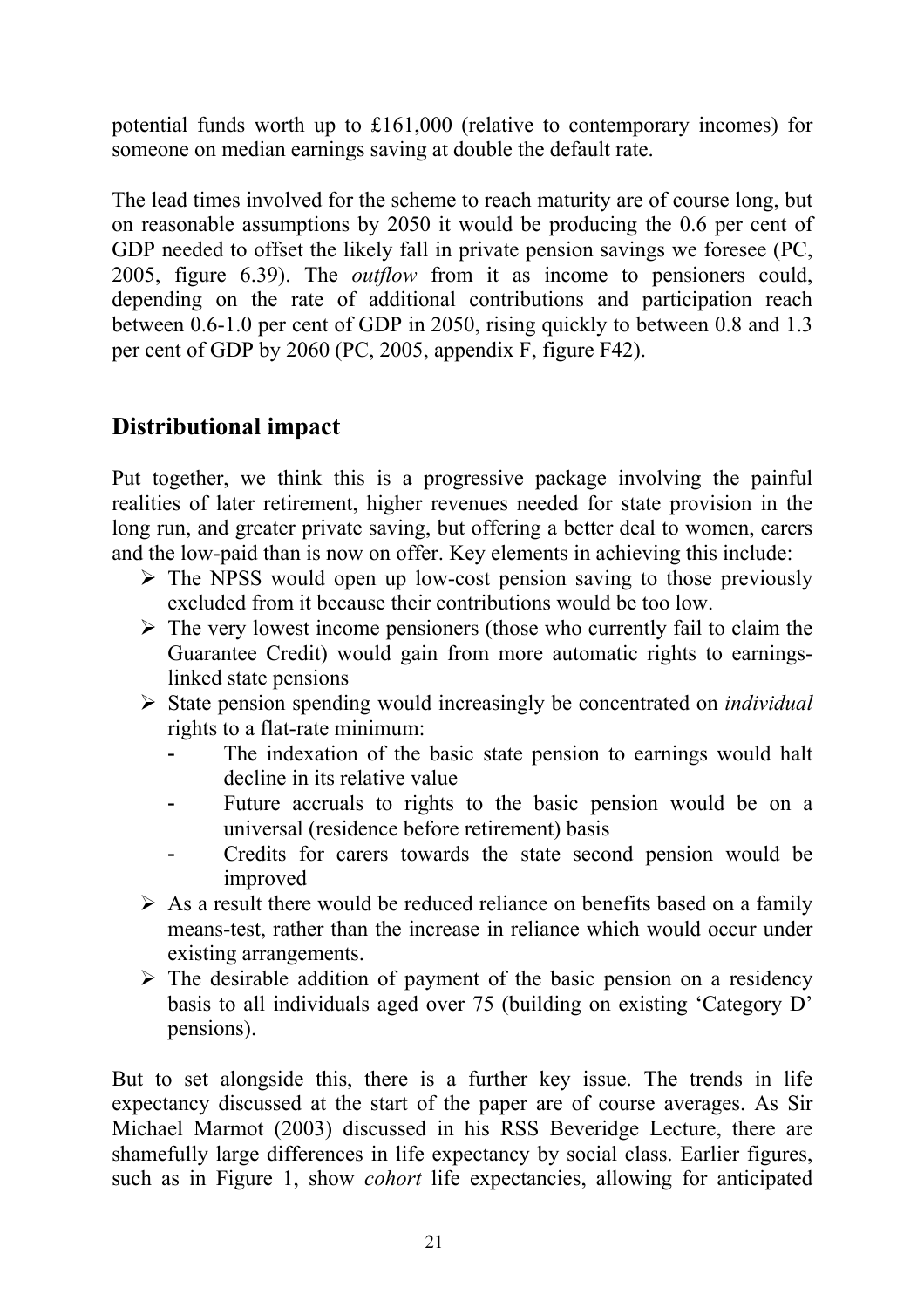future improvements in age-specific mortality. By contrast the recent trends in life expectancies by social class shown in Figure 10 are for *period* life expectancies at 65 – how long people would live in a "Groundhog Day" world with their future lives trapped, for instance, in the late 1990s. They therefore understate how long we would expect each cohort actually to live as they move through real time. But the *differences* between social classes are a reasonable guide – five years between the least and most favoured social groups of men still. And while all social groups have gained, the gaps show no sign of narrowing. As a corollary the *proportionate* – but not absolute – impact of an increase in State Pension Age on, for instance, manual workers would be greater than that on professional workers. While this should not be a reason to avoid the inevitability of state pension ages rising with life expectancy to create the sustainable system that is in the interests of all who will depend on it, it means it is essential that any reform taken as a whole has to be progressive in its impact.

It also means that as a corollary of pension reform, it has to be a very high priority to address the causes of such inequalities – laid out, for instance, in Michael Marmot's lecture – crucially doing so *earlier* in people's working lives. It is, after all, those currently aged 40 or under who would be affected by our proposals for a gradual increase in SPA. But long-run pension reforms also need to be accompanied by an agenda that facilitates later working and gradual, rather than sudden, moves into retirement. We discuss these in more detail in Chapter 8 of our second report, but potential elements include:

- $\triangleright$  Allowing earlier claim of Guarantee Credit for those with low incomes than the gradually increasing SPA (for instance, the age for claiming Guarantee Credit could remain stay at 65 after 2020 as the SPA rose).
- $\triangleright$  Examining an option for lower pension age for the basic pension and a higher for the state second pension.
- $\triangleright$  Remove the default retirement age of 65 from anti-age discrimination legislation
- $\triangleright$  Widening public knowledge of advantages of deferring claiming state pensions (the amount paid now rises in perpetuity by 10 per cent for each year of deferral) and allowing people to claim part of their state pension but defer the rest as in Sweden, for instance to support continued parttime work.
- $\triangleright$  Giving incentives to employers to hire workers above SPA, for instance through reduced employer National Insurance Contributions.

#### **Conclusion**

Our report does not talk about an immediate crisis in pensioner incomes. There are gaps and inequities, of course, which many would want to rectify if they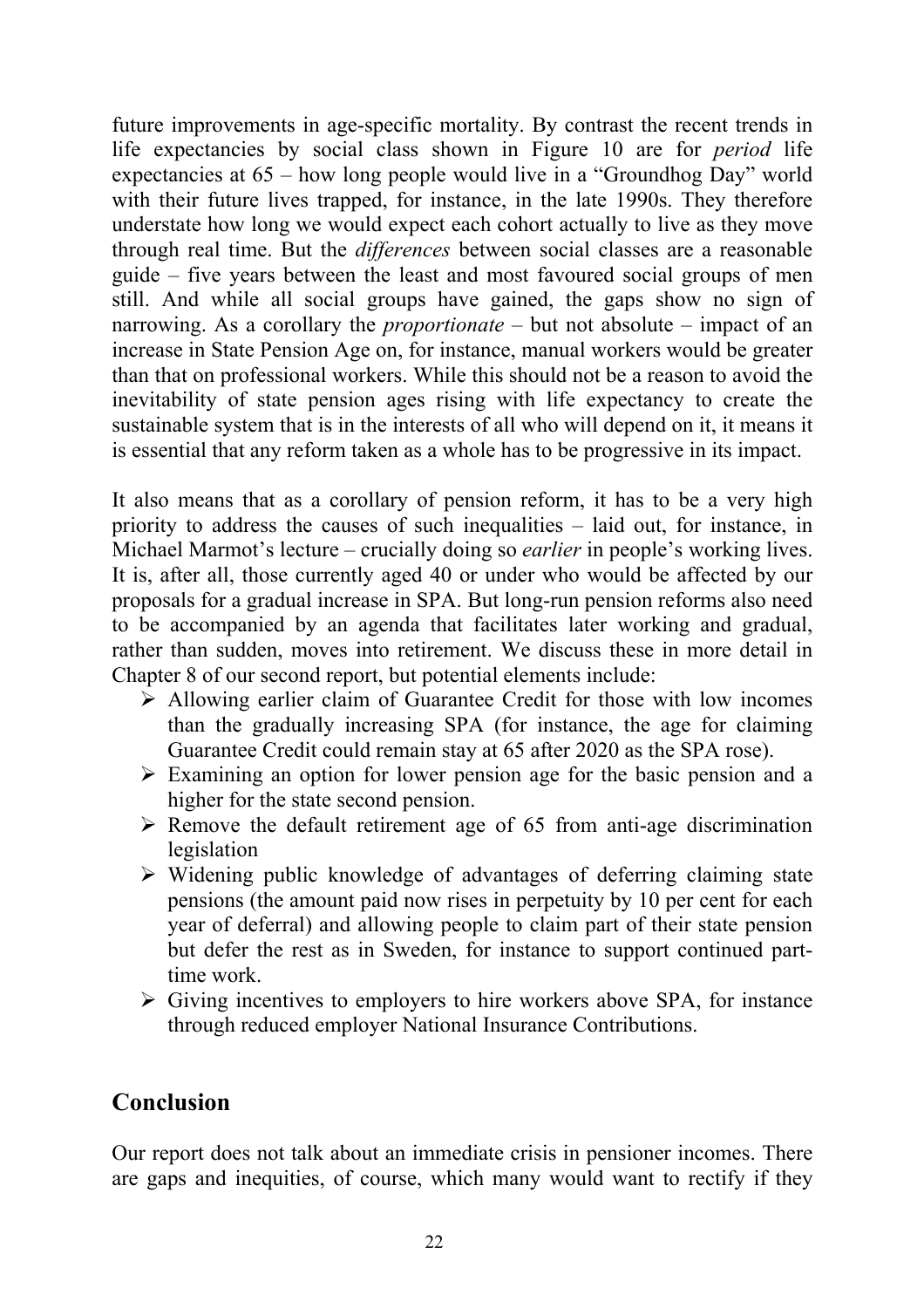could find the resources to do so. But it is looking 15 to 20 years ahead that we see major structural deficiencies and inequities. That interval should not be an excuse for deferring decisions. The Green Paper exploring equalisation of men and women's pension ages was published in 1991. The changes it led to start in 2010. The last widow benefiting from the pensions given for veterans of the US civil war in the nineteenth century died only recently. Pension reforms have long lead times and take a long time to work their way through. What we have now is an opportunity to build a consensus on the way forward, not a reason for inaction.

There may have been queues round the Stationery Office when Beveridge's report was published on 2 December 1942. But the queues were probably longer for the film *Casablanca*, released a week earlier. Those who have seen it will remember the moment when Humphrey Bogart explains to Ingrid Bergman why she has to get on the plane with the dull but important Victor Lazlo, rather than staying with him.

We are in the same position on pension reform. As Bogart might have put it, if we miss the opportunity we have now to construct a way forward, we'll regret it. Maybe not today. Maybe not tomorrow. But soon, and for the rest of our (hopefully lengthening) lives.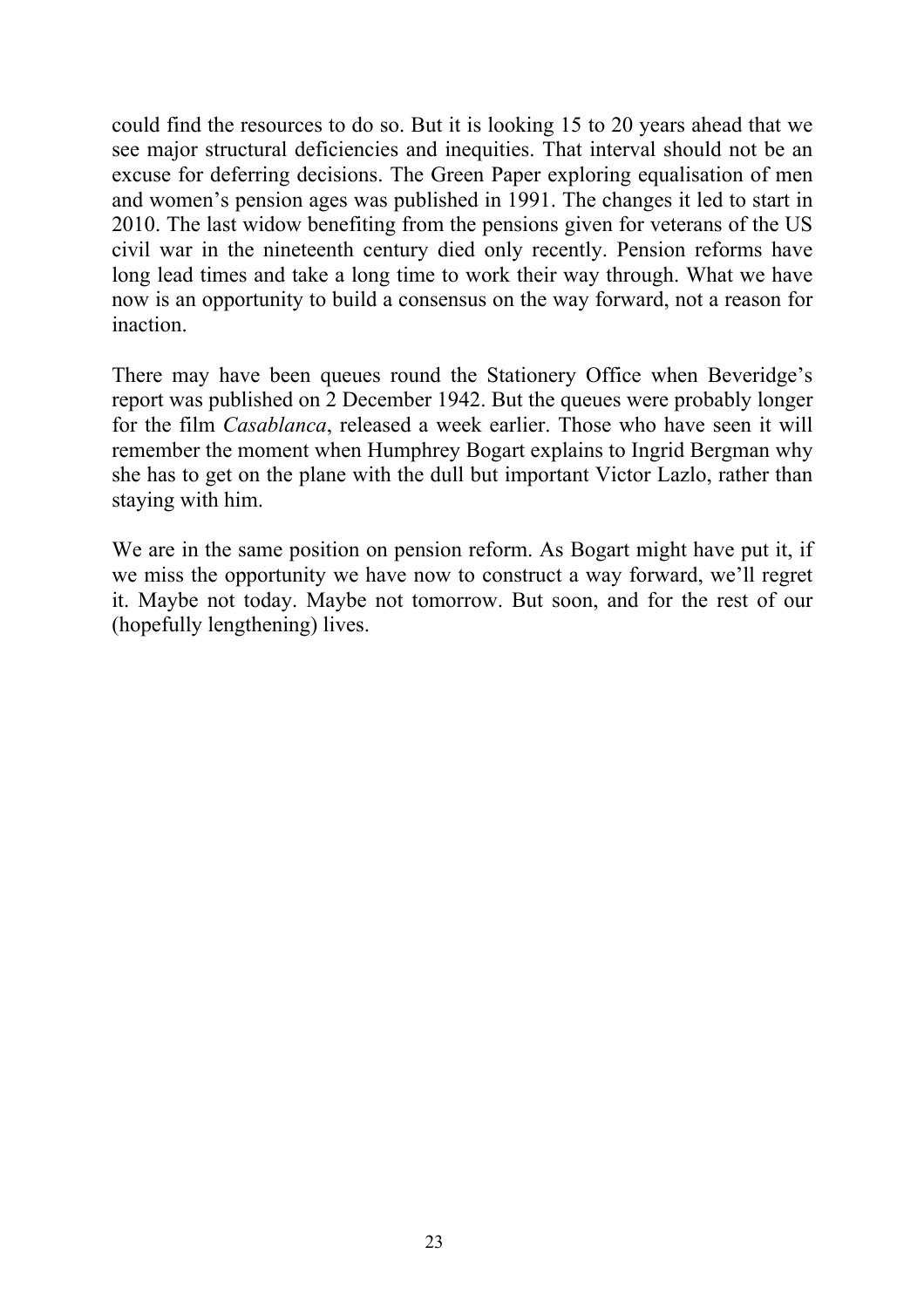#### **References**

- Beveridge, Sir W. (1942) *Social Insurance and Allied Services*, Cmd. 6404. London: HMSO.
- Department for Work and Pensions [DWP] (2006a) *Households Below Average Income: An analysis of the income distribution 1994/5 – 2004/5*. Leeds: Corporate Document Services.
- DWP (2006b) *Security and Retirement: Towards a new pensions system*, Cm.6841. London: TSO.
- Government Actuary's Department (2005) *2004-based Principal Population Projection, UK*. London: GAD.
- Glennerster, H. and Evans, M. (1994) 'Beveridge and his assumptive worlds: The incompatibilities of a flawed design', in *Beveridge and Social Security: An international retrospective* (eds. J. Hills, J. Ditch and H. Glennerster). Oxford: Oxford University Press.
- Hills, J. (2004) 'Heading for retirement? National Insurance, state pensions, and the future of the contributory principle in the UK', *Journal of Social Policy*, 33: 347-72.
- HM Treasury (2005) *Long-term public finance report: An analysis of fiscal sustainability*, Pre-Budget Report document. London: HM Treasury.
- Marmot, M. (2003) 'Social inequalities in health', RSS Beveridge Lecture, 7 May 2003 (mimeo).
- O'Brien, C., Fenn, P. and Diacon, S. (2005) *How Long do People Expect to Live? Results and implications*. Nottingham: Centre for Risk and Insurance Studies, University of Nottingham.
- Office for National Statistics [ONS] (2005) *Trends in life expectancy by social class 1972-2001, ONS Longitudinal Study, England and Wales*. London: ONS.
- Pensions Commission (PC) (2004) *Pensions: Challenges and choices*, first report of the Pensions Commission. London: TSO.
- Pensions Commission (PC) (2005) *A New Pension Settlement for the Twentyfirst Century*, second report of the Pensions Commission. London: TSO.
- Pensions Commission (PC) (2006) *Implementing an Integrated Package of Pension Reforms*, final report of the Pensions Commission. London: TSO.